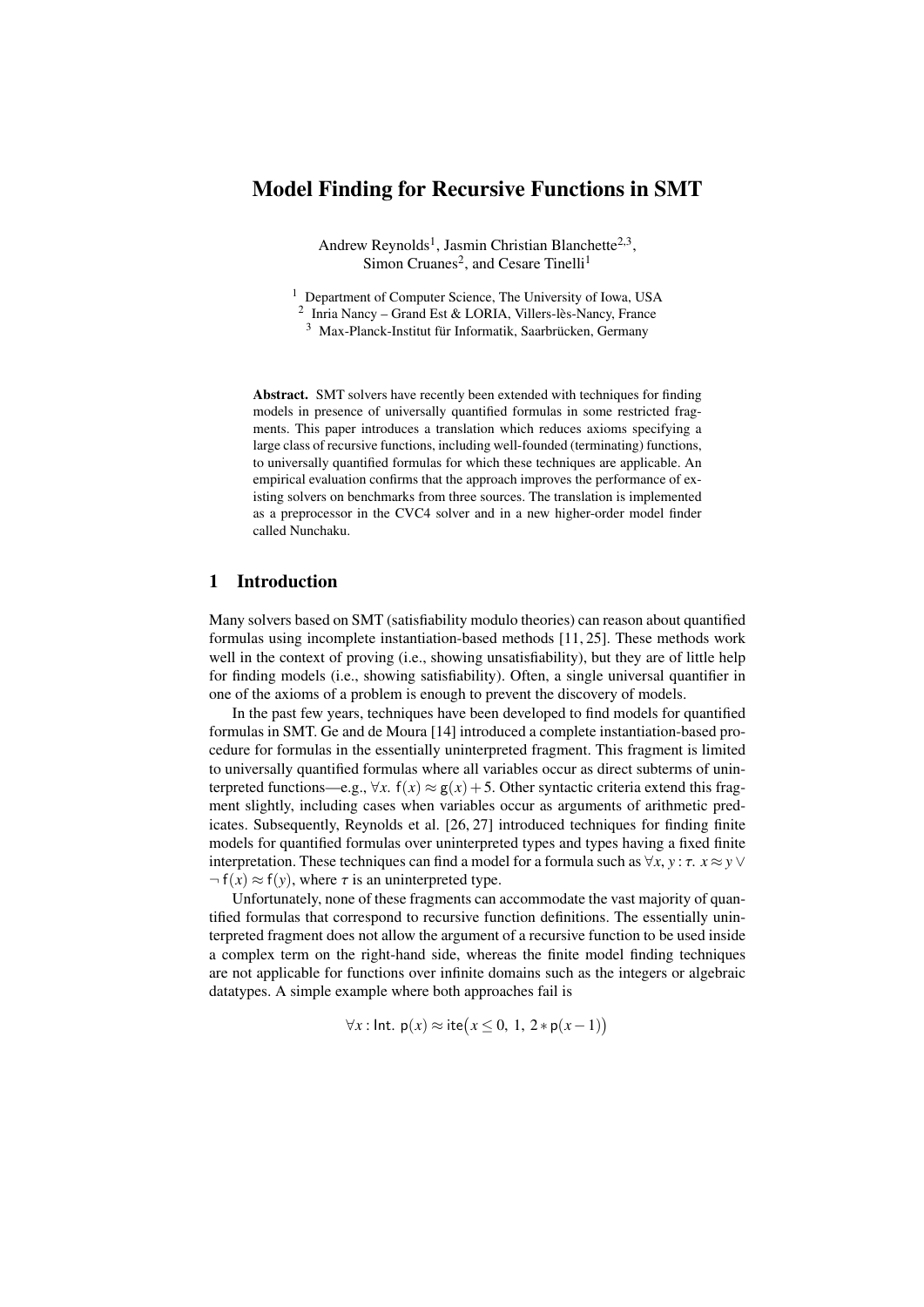This state of affairs is unsatisfactory, given the frequency of recursive definitions in practice and the addition of a command for introducing them, define-fun-rec, to the SMT-LIB standard [\[3\]](#page-14-0).

We present a method for translating formulas involving recursive function definitions into formulas where finite model finding techniques can be applied. The recursive functions must meet a semantic criterion to be admissible (Section [2\)](#page-1-0). This criterion is met by well-founded (terminating) recursive function definitions. It is not met by inconsistent definitions such as  $\forall x : \text{Int. } f(x) \approx f(x) + 1$ .

We define a translation for a class of formulas involving admissible recursive func-tion definitions (Section [3\)](#page-3-0). A recursive definition  $\forall x : \tau$ .  $f(x) \approx r$ *hs* is translated to  $\forall a : \alpha_{\tau}$ .  $f(\gamma_{f}(a)) \approx r \frac{1}{r} \left( \frac{\gamma_{f}(a)}{x} \right)$ , where  $\alpha_{\tau}$  is an uninterpreted abstract type and  $\gamma_{f}$ :  $\alpha_{\tau} \rightarrow \tau$  converts the abstract type to the concrete type. Additional constraints ensure that the abstract values that are relevant to the formula's satisfiability exist. The translation preserves satisfiability and, for admissible definitions, unsatisfiability, and makes finite model finding possible for problems in this class.

The approach is implemented as a preprocessor in CVC4 and in the Nunchaku model finder (Section ??). We evaluated the two evaluation on benchmarks from Isa-Planner [\[16\]](#page-15-5), Leon [\[5\]](#page-15-6), and Isabelle/HOL, to demonstrate that this translation improves the effectiveness of the SMT solvers CVC4 and Z3 for finding countermodels to verification conditions (Section [4\)](#page-8-0). Unlike earlier work, our approach can be combined with off-the-shelf SMT solvers (Section ??).

An earlier version of this paper was presented at the SMT 2015 workshop in San Francisco [?]. This paper extends the workshop paper with proof sketches, an expanded implementation section covering Nunchaku and relevant CVC4 optimizations, and the evaluation on Isabelle benchmarks produced by Nunchaku.

# <span id="page-1-0"></span>2 Preliminaries

Our setting is a monomorphic (or many-sorted) first-order logic like the one defined by SMT-LIB [\[3\]](#page-14-0). A *signature*  $\Sigma$  consists of a set  $\Sigma^{ty}$  of first-order types (or sorts) and a set  $\Sigma^f$  of function symbols over these types. We assume that signatures always contain a Boolean type Bool and constants  $\top$ ,  $\bot$  : Bool for truth and falsity, an infix equality predicate <sup>≈</sup> : τ <sup>×</sup> τ <sup>→</sup> Bool for each τ <sup>∈</sup> <sup>Σ</sup> ty, standard Boolean connectives (¬ , ∧, ∨, etc.), and an if–then–else function symbol ite : Bool  $\times \tau \times \tau \to \tau$  for each  $\tau \in \Sigma^{ty}$ . We<br>fix an infinite set  $\Sigma^{y}$  of *variables of type*  $\tau$  for each  $\tau \in \Sigma^{ty}$  and define  $\Sigma^{y}$  as  $| \cdot |_{\tau \sim \Sigma^{y}}$ fix an infinite set  $\Sigma_{\tau}^{\nu}$  of *variables of type*  $\tau$  for each  $\tau \in \Sigma^{\nu}$  and define  $\Sigma^{\nu}$  as  $\bigcup_{\tau \in \Sigma^{\nu}} \Sigma_{\tau}^{\nu}$ .<br>  $\Sigma$ -terms are built as usual over functions symbols in  $\Sigma$  and variables in  $\Sigma^{\nu}$ Σ-terms are built as usual over functions symbols in Σ and variables in  $\Sigma^{\nu}$ . Formulas are terms of type Bool. We write  $t^{\tau}$  to denote terms of type  $\tau$  and  $\mathcal{T}(t)$  to denote the set of subterms in t. Given a term  $u$ , we write  $u[\bar{t}/\bar{x}]$  to denote the result of replacing set of subterms in *t*. Given a term *u*, we write  $u[\overline{t}/\overline{x}]$  to denote the result of replacing all occurrences of  $\bar{x}$  with  $\bar{t}$  in *u*. When applied to terms, the symbol = denotes syntactic equality.

A Σ*-interpretation I* maps each type  $\tau \in \Sigma^{ty}$  to a nonempty set  $\tau^I$ , the *domain* of  $\tau$  and  $\tau^I$  to a total function  $f^I: \tau^I \times \cdots \times \tau$ in *I*, each function symbol  $f : \tau_1 \times \cdots \times \tau_n \to \tau$  in  $\Sigma^f$  to a total function  $f^I : \tau_1^I \times \cdots \times \tau_n^I \to \tau^I$ , and each variable  $x : \tau$  of  $\Sigma^v$  to an element of  $\tau^I$ . A *theory* is a pair  $T = (\Sigma, \mathcal{I})$  where  $\Sigma$  i where  $\Sigma$  is a signature and  $\mathcal{I}$  is a class of  $\Sigma$ -interpretations, the *models* of *T*, closed under variable reassignment (i.e., for every  $I \in \mathscr{I}$ , every  $\Sigma$ -interpretation that differs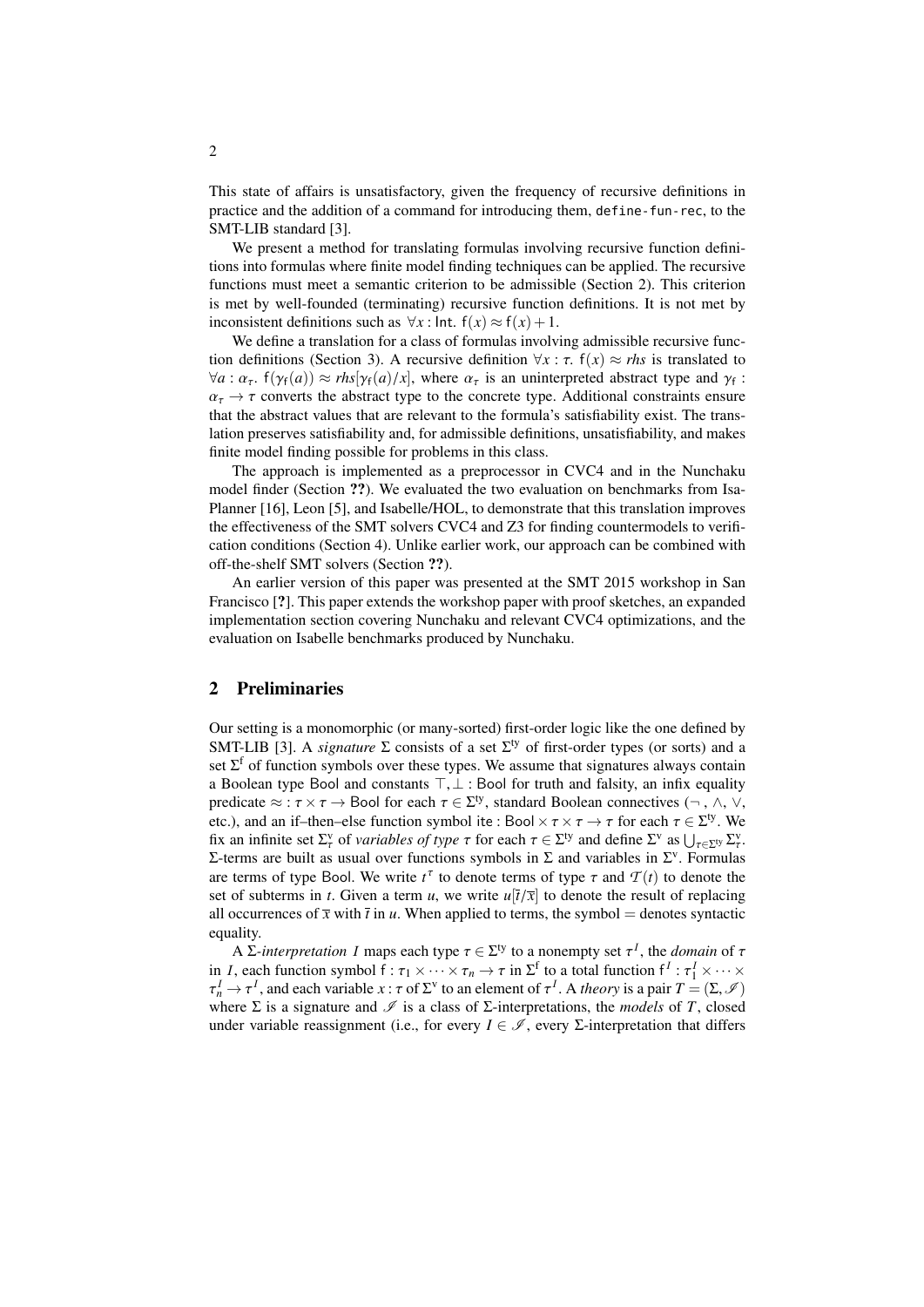from *I* only on the variables of  $\Sigma^v$  is also in  $\mathscr{I}$ ). A  $\Sigma$ -formula  $\varphi$  is *T*-satisfiable if it is estisfied by some interpretation in  $\mathscr{I}$ ; otherwise it is *T*-unsatisfiable. A formula *c* is satisfied by some interpretation in  $\mathcal{I}$ ; otherwise, it is *T*-unsatisfiable. A formula  $\varphi$ *T*-entails  $\psi$ , written  $\varphi \models_T \psi$ , if all interpretations in  $\mathscr I$  that satisfy  $\varphi$  also satisfy  $\psi$ . Two formulas  $\varphi$  and  $\psi$  are *T*-equivalent if each *T*-entails the other. If  $T_1 = (\Sigma_1, \mathscr{I}_1)$  is a theory and  $\Sigma_2$  is a signature with  $\Sigma_1^f \cap \Sigma_2^f = \emptyset$ , the *extension of*  $T_1$  to  $\Sigma_2$  is the theory  $T = (\Sigma, \mathscr{I})$  where  $\Sigma^f = \Sigma_1^f \cup \Sigma_2^f$ ,  $\Sigma_3^f = \Sigma_1^f \cup \Sigma_2^f$ <br>*L* whose  $\Sigma_1$  reduct is a model of *T*. We refer  $2^0$ , and  $\mathscr I$  is the set of all  $\Sigma$ -interpretations *I* whose  $\Sigma_1$ -reduct is a model of  $T_1$ . We refer to the symbols of  $\Sigma_2$  that are not in  $\Sigma_1$  as *uninterpreted*. For the rest of the paper, we fix a theory  $T = (\Sigma, \mathscr{I})$  with uninterpreted symbols constructed as above.

Unconventionally, we consider *annotated quantified formulas* of the form  $\forall f \overline{x}$ .  $\varphi$ , where  $f \in \Sigma^f$  is uninterpreted. Their semantics is the same as for standard quantified formulas  $\forall \bar{x}$ .  $\varphi$ . Given  $f : \tau_1 \times \cdots \times \tau_n \to \tau$ , an annotated quantified formula  $\forall_f \bar{x}$ .  $\varphi$  is a *function definition* (*for* f) if  $\bar{x}$  is a tuple of variables  $x_1 : \tau_1, \ldots, x_n : \tau_n$  and  $\varphi$  is a quantifier-free formula *T*-equivalent to  $f(\bar{x}) \approx t$  for some term *t* of type  $\tau$ . We write  $\exists \overline{x}$ .  $\varphi$  as an abbreviation for  $\neg \forall \overline{x}$ .  $\neg \varphi$ .

**Definition 1.** A formula  $\varphi$  is in *definitional form with respect to*  $\{f_1, \ldots, f_n\} \subseteq \Sigma^f$  if it is of the form  $(\forall \epsilon \ \overline{x}, \varphi) \wedge \cdots \wedge (\forall \epsilon \ \overline{x}, \varphi) \wedge \psi$  where fear distinct function is of the form  $(\forall f_1 \overline{x}_1 \ldots \varphi_1) \wedge \cdots \wedge (\forall f_n \overline{x}_n \ldots \varphi_n) \wedge \psi$ , where  $f_1, \ldots, f_n$  are distinct function<br>symbols  $\forall f \in \mathcal{F}$ .  $\varphi_1$  is a function definition for  $i = 1, \ldots, n$  and  $\psi$  contains no function symbols,  $\forall f_i \overline{x}_i$ .  $\varphi_i$  is a function definition for  $i = 1, ..., n$ , and  $\psi$  contains no function definitions. We call  $\psi$  the goal of  $\varphi$ . ϕ*i* definitions. We call  $\psi$  the *goal* of  $\varphi$ .

In the signature  $\Sigma$ , we distinguish a subset  $\Sigma^{\text{dfn}} \subseteq \Sigma^{\text{f}}$  of *defined* uninterpreted function symbols. We consider  $\Sigma$ -formulas that are in definitional form with respect to  $\Sigma^{\text{dfn}}$ .

**Definition 2.** Given a set of function definitions  $\Delta = {\forall f_1 \overline{x}, \varphi_1, ..., \forall f_n \overline{x}, \varphi_n}$ , a ground formula *ik* is closed under function expansion with respect to  $\Delta$  if formula ψ is *closed under function expansion with respect to* <sup>∆</sup> if

$$
\psi \vDash_T \bigwedge_{i=1}^n \{ \varphi_i[\bar{t}/\bar{x}] \mid f_i(\bar{t}) \in \mathcal{T}(\psi) \}
$$

The set  $\Delta$  is *admissible* if for every *T*-satisfiable formula  $\psi$  closed under function expansion with respect to  $\Delta$ , the formula  $\psi \wedge \Lambda \Delta$  is also *T*-satisfiable.

Admissibility is a semantic criterion that must be satisfied for each function definition before applying the translation described in Section [3.](#page-3-0) It is useful to connect it to the standard notion of *well-founded* function definitions, often called *terminating* definitions in a slight abuse of terminology. In such definitions, all recursive calls are decreasing with respect to a well-founded relation, which must be supplied by the user or inferred automatically using a termination prover. This ensures that the function is uniquely defined at all points.

<span id="page-2-0"></span>First-order logic has no built-in notion of computation or termination. To ensure that a function specification is well founded, it is sufficient to require that the function would terminate when seen as a functional program, under *some* evaluation order. For example, the definition  $\forall x : \text{Int. } p(x) \approx \text{ite}(x \leq 0, 1, 2 * p(x-1))$ , where *T* is integer<br>prithmetic extended with the uninterpreted symbol p : lpt  $\rightarrow$  lpt, can be shown well arithmetic extended with the uninterpreted symbol  $p : Int \rightarrow Int$ , can be shown well founded under a strategy that evaluates the condition of an ite before evaluating the relevant branch, ignoring the other branch. Logically, such dependencies can be captured by congruence rules. Krauss developed these ideas in the more general context of higher-order logic [\[18,](#page-15-7) Section 2].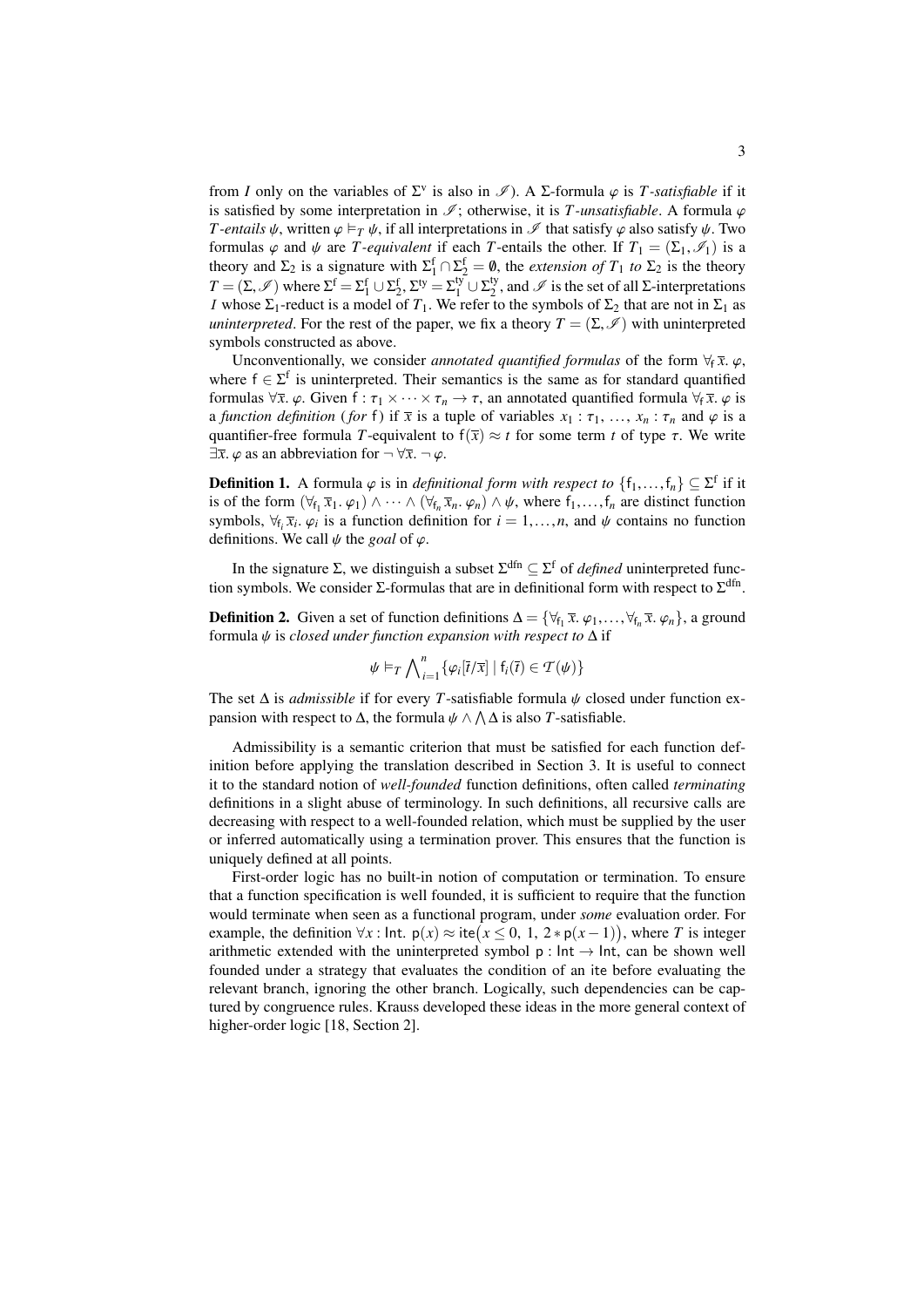**Theorem 3.** *If*  $\Delta$  *is a set of well-founded function definitions for*  $\Sigma^{\text{dfn}} = \{f_1, \ldots, f_n\}$ *, then it is admissible it is admissible.*

*Proof sketch.* Let  $\psi$  be a satisfiable formula closed under function expansion with respect to  $\Delta$ . We show that  $\psi \wedge \Lambda \Delta$  is also satisfiable. Let *I* be a model of  $\psi$ , and let *I*<sub>0</sub> be the restriction of *I* to the function symbols in  $\Sigma^f - \Sigma^{dfn}$ . Because well-founded defibe the restriction of *I* to the function symbols in  $\Sigma^{\text{f}} - \Sigma^{\text{dfn}}$ . Because well-founded definitions uniquely characterize the interpretation of the functions they define, there exists a Σ-interpretation *J* that extends *I*<sub>0</sub> such that  $\mathcal{I} \models \Delta$ . Since  $\psi$  is closed under function expansion, it already constrains the functions in  $\Sigma^{\text{dfn}}$  recursively as far as is necessary for interpreting  $\psi$ . Thus, any point *v* for which  $f_i^I(v)$  is needed for interpreting  $\psi$  will<br>have its expected value according to its definition and hence coincide with *1*. And since have its expected value according to its definition and hence coincide with *J*. And since Since  $\mathcal{I} \models \Delta$  by assumption, we have  $\mathcal{I} \models \psi \land \bigwedge \Delta$  as desired.  $\psi^I$  does not depend on the interpretation at the other points, *J* is, like *I*, a model of  $\psi$ .<br>Since  $I \models \Delta$  by assumption we have  $I \models \psi \land \Delta \Delta$  as desired

Another useful fragment of function definitions is the class of *productive* corecursive functions. Corecursive functions are functions to a coalgebraic datatype. These functions can be ill founded, without their being inconsistent. Productive corecursive functions are functions that progressively reveal parts of their potentially infinite out-put [\[1,](#page-14-1) [31\]](#page-16-0). For example, given a type of infinite streams constructed by scons : int  $\times$ stream  $\rightarrow$  stream, the definition  $\forall_{e}$  *x*. e(*x*)  $\approx$  scons(*x*, e(*x*+1)) falls within this fragment: Each call to e produces one constructor before entering the nested call. Like terminating recursion, productive corecursion totally specify the functions it defines. It is even possible to mix recursion and corecursion in the same function [\[8\]](#page-15-8). Theorem [3](#page-2-0) can be extended to cover such specifications, based on the observation that unfolding a corecursive definition infinitely computes a unique infinite object.

Beyond totality, an admissible set can contain underspecified functions such as  $\forall f$  *x* : Int.  $f(x) \approx f(x-1)$  or  $\forall g \cdot x$ .  $g(x) \approx g(x)$ . We conjecture that one can ignore all tailrecursive calls (i.e., calls that occupy the right-hand side of the definition, potentially under some ite branch) when establishing well-foundedness or productivity, without affecting admissibility.

An example of an inadmissible set is  $\{\forall f \in \mathcal{X} : \text{Int. } f(x) \approx f(x) + 1\}$ , where *T* is integer arithmetic extended to a set of uninterpreted symbols  $\{f, g : \text{Int} \rightarrow \text{Int}, ...\}$ . The reason is that the formula  $\top$  is (trivially) closed under function expansion with respect to this set, and there is no model of *T* satisfying f's definition. A more subtle example is

$$
\{\forall_{f} x : \text{Int. } f(x) \approx f(x), \ \forall_{g} x : \text{Int. } g(x) \approx g(x) + f(x)\}
$$

While this set has a model where f and g are interpreted as the constant function 0, it is not admissible since  $f(0) \approx 1$  is closed under function expansion with respect to this set and yet there exists no interpretation satisfying both  $f(0) \approx 1$  and g's definition.

# <span id="page-3-0"></span>3 The Translation

For the rest of the section, let  $\varphi$  be a  $\Sigma$ -formula in definitional form with respect to  $\Sigma^{\text{dfn}}$  whose definitions are admissible. We present a method that constructs an extended signature  $E(\Sigma)$  and an  $E(\Sigma)$ -formula  $\varphi'$  such that  $\varphi'$  is *T*-satisfiable if and only if  $\varphi$  is *T*-<br>satisfiable—i.e.  $\varphi$  and  $\varphi'$  are equivatisfiable (in *T*). The idea behind this translation is to satisfiable—i.e.,  $\varphi$  and  $\varphi'$  are *equisatisfiable* (*in T*). The idea behind this translation is to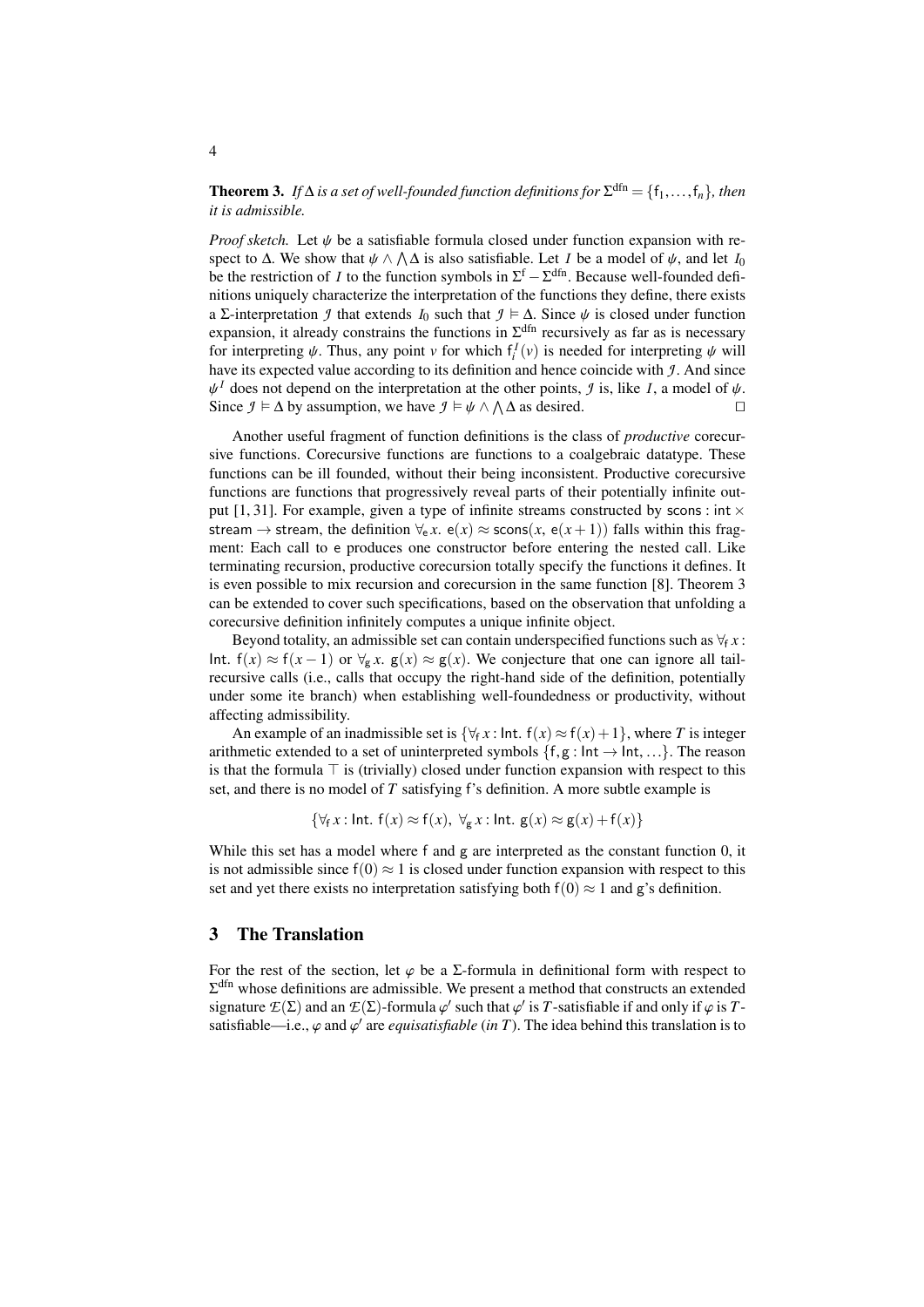$$
\mathcal{A}_0(t^{\tau}, p) =
$$
\nif  $\tau$  = Bool and  $t$  = b( $t_1, ..., t_n$ ) then  
\nlet ( $t'_i$ ,  $\chi_i$ ) =  $\mathcal{A}_0(t_i, \text{pol}(b, i, p))$  for  $i$  = 1, ..., *n* in  
\nlet  $\chi$  =  $\chi_1 \land \cdots \land \chi_n$  in  
\nif  $p$  = pos then (b( $t'_1, ..., t'_n$ ))  $\land \chi$ ,  $\top$ )  
\nelse if  $p$  = neg then (b( $t'_1, ..., t'_n$ )  $\lor \neg \chi$ ,  $\top$ )  
\nelse (b( $t'_1, ..., t'_n$ ),  $\chi$ )  
\nelse if  $t = \forall_t \overline{x}$ . *u* then  
\nlet ( $u', \chi$ ) =  $\mathcal{A}_0(u, p)$  in ( $\forall a : \alpha_t$ .  $u'[\overline{\gamma}_f(a)/\overline{x}]$ ,  $\top$ )  
\nelse if  $t = \forall \overline{x}$ . *u* then  
\nlet ( $u', \chi$ ) =  $\mathcal{A}_0(u, p)$  in ( $\forall \overline{x}$ .  $u', \forall \overline{x}$ .  $\chi$ )  
\nelse  
\n $(t, \Lambda \{\exists a : \alpha_t, \overline{\gamma}_f(a) \approx \overline{s} \mid f(\overline{s}) \in \mathcal{T}(t), f \in \Sigma^{dfn}\})$   
\n $\mathcal{A}(\varphi)$  = let ( $\varphi', \chi$ ) =  $\mathcal{A}_0(\varphi, \text{pos})$  in  $\varphi'$ 

<span id="page-4-0"></span>Fig. 1. Definition of translation *A*

use an uninterpreted type to abstract the set of *relevant* tuples for each defined function f and restrict the quantification of f's definition to a variable of this type. Informally, the relevant tuples  $\bar{t}$  of a function f are the ones for which the interpretation of  $f(\bar{t})$  is relevant to the satisfiability of  $\varphi$ . More precisely, for each  $f : \tau_1 \times \cdots \times \tau_n \to \tau \in \Sigma^{\text{dfn}}$ , the extended signature  $\mathcal{F}(\Sigma)$  contains an uninterpreted *abstract type*  $\alpha_i$  and *n* uninterpreted extended signature  $E(\Sigma)$  contains an uninterpreted *abstract type*  $\alpha_f$  and *n* uninterpreted *concretization functions*  $\gamma_{f,1} : \alpha_f \to \tau_1, \ldots, \gamma_{f,n} : \alpha_f \to \tau_n$ .

The translation *A* defined in Figure [1](#page-4-0) translates the Σ-formula  $\varphi$  into the  $\mathcal{E}(\Sigma)$ formula  $\varphi'$ . It relies on the auxiliary function  $\mathcal{A}_0$ , which takes two arguments: the term<br>t to translate and a polarity *n* for t, which is either position or none.  $\mathcal{A}_0$  returns a pair *t* to translate and a polarity  $p$  for  $t$ , which is either pos, neg, or none.  $A_0$  returns a pair  $(t', \chi)$ , where *t*<sup>*'*</sup> is a term of the same type as *t* and  $\chi$  is an  $E(\Sigma)$ -formula.

The translation alters the formula  $\varphi$  in two ways. First, it restricts the quantification on function definitions for f to the corresponding uninterpreted type  $\alpha_f$ , inserting<br>applications of the concretization functions  $\alpha_f$ , as needed. Second, it augments  $\alpha$  with applications of the concretization functions  $\gamma_{f,i}$  as needed. Second, it augments  $\varphi$  with additional constraints of the form  $\exists a : \alpha_f$ ,  $\overline{\gamma}_f(a) \approx \overline{s}$ , where  $\overline{\gamma}_f(a) \approx \overline{s}$  abbreviates the formula  $\Lambda^n$ ,  $\chi_g(a) \approx s$ , with  $\overline{s} = (s, s)$ . These existential constraints ensure that  $\lim_{n \to \infty} \int_{i=1}^{n} \gamma_{f,i}(a) \approx s_i$  with  $\overline{s} = (s_1, \ldots, s_n)$ . These existential constraints ensure that the restricted definition for f covers all relevant tuples of terms, namely those occurring the restricted definition for f covers all relevant tuples of terms, namely those occurring in applications of f that are relevant to the satisfiability of  $\varphi$ . The constraints are generated as deep in the formula as possible, based on our knowledge of the polarities of logical connectives, to allow models in which the domains interpreting the  $\alpha_f$  types are<br>as small as possible as small as possible.

If *t* is an application of a predicate symbol b, including the operators  $\neg$ ,  $\wedge$ ,  $\vee$ ,  $\approx$ , and ite,  $A_0$  calls itself recursively on the arguments  $t_i$  and polarity pol(b,*i*, *p*), with pol defined as

$$
pol(b, i, p) = \begin{cases} p & \text{if either } b \in \{\land, \lor\} \text{ or } b = \text{ite and } i \in \{2, 3\} \\ -p & \text{if } b = \neg \\ \text{none} & \text{otherwise} \end{cases}
$$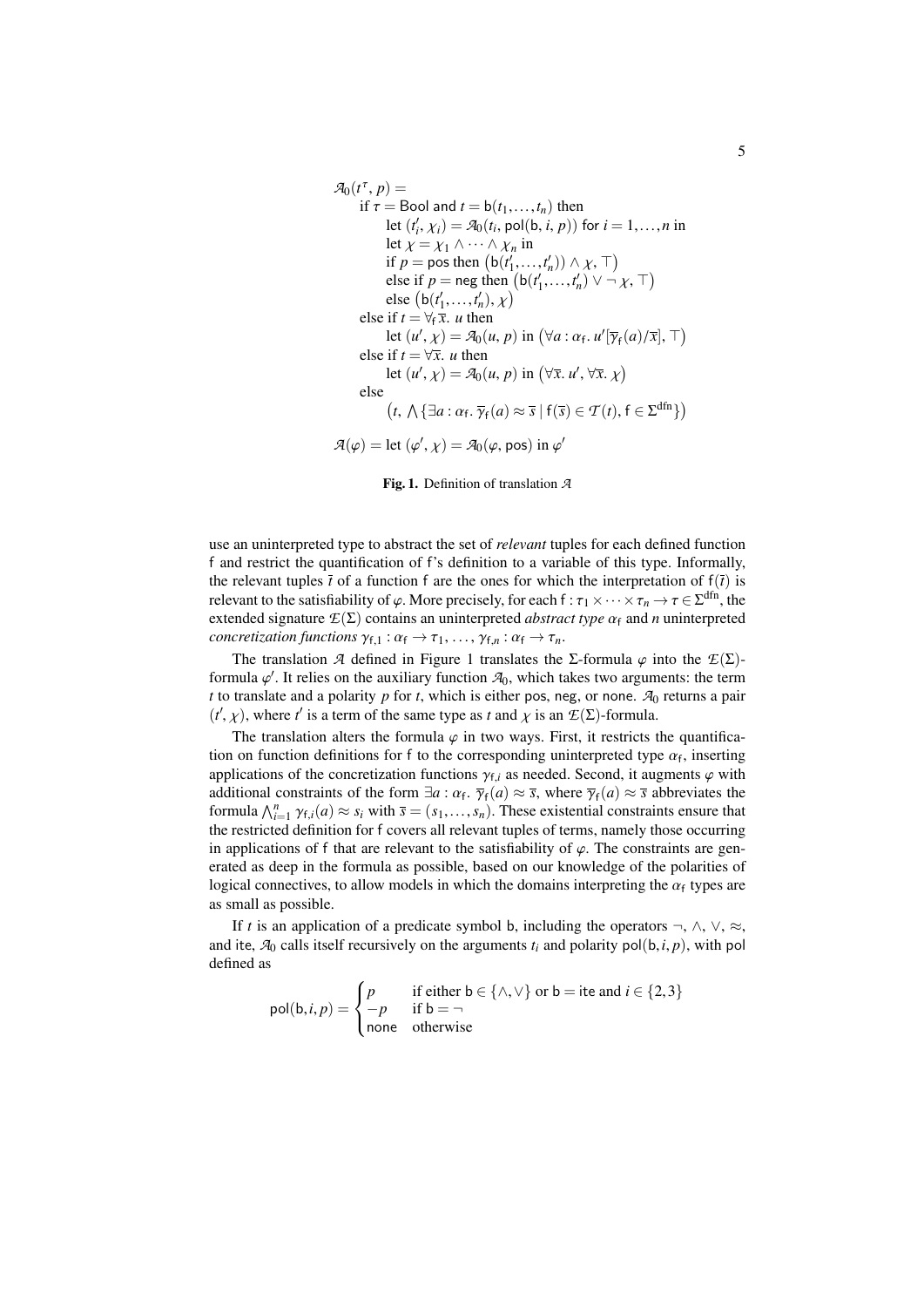where  $-p$  is neg if *p* is pos, pos if *p* is neg, and none if *p* is none. The term *t* is then reconstructed as  $b(t'_1,...,t'_n)$  where each  $t'_i$  is the result of the recursive call with argu-<br>ment *t*. If the polarity *n* associated with *t* is pos. Ze conjunctively adds to  $b(t'_i, t'_i)$ ment *t<sub>i</sub>*. If the polarity *p* associated with *t* is pos,  $A_0$  conjunctively adds to  $b(t'_1,...,t'_n)$ <br>the constraint  $\chi$  derived from the subterms and returns  $\top$  as the constraint Dually if the constraint  $\chi$  derived from the subterms and returns  $\top$  as the constraint. Dually, if *p* is neg, it adds a disjunction with the negated constraint, to achieve the same overall effect. It *p* is none, the constraint  $\chi$  is returned to the caller.

If *t* is a function definition,  $A_0$  constructs a quantified formula over a single variable *a* of type  $\alpha_f$  and replaces all occurrences of  $\bar{x}$  in the body of that formula with  $\bar{\gamma}_f(a)$ .<br>(Since function definitions are ton-level conjuncts,  $\nu$  must be  $\bar{\gamma}$  and can be ignored) (Since function definitions are top-level conjuncts,  $\chi$  must be  $\top$  and can be ignored.) If  $t$  is an unannotated quantified formula,  $A_0$  calls itself on the body with the same polarity; a quantifier is prefixed to the quantified formula and constraint returned by the recursive call. Otherwise, *t* is either an application of an uninterpreted predicate symbol or a term of a type other than Bool. Then, the returned constraint is a conjunction of formulas of the form  $\exists a : \alpha_f$ .  $\overline{\gamma}_f(a) \approx \overline{s}$  for each subterm  $f(\overline{s})$  of *t* such that  $f \in \Sigma^{dfn}$ . Such constraints, when asserted positively ensure that some element in the abstract domain Formulas of the form  $\exists a$ .  $\alpha_f$ ,  $\gamma_f(a) \approx s$  for each subtempt (s) of *t* such that  $1 \in \mathbb{Z}$ . Such constraints, when asserted positively, ensure that some element in the abstract domain  $\alpha_f$  is the preimage of the argument tuple  $\bar{s}$ .

<span id="page-5-2"></span>*Example 4.* Let *T* be linear integer arithmetic with the uninterpreted symbols  $\{c : \text{Int},\}$ s : Int  $\rightarrow$  Int }. Let  $\varphi$  be the *Σ*-formula

<span id="page-5-1"></span>
$$
\forall_{s} x : \text{Int.} \text{ite}(x \leq 0, s(x) \approx 0, s(x) \approx x + s(x - 1)) \land s(c) > 100
$$
 (1)

The definition of s specifies that it returns the sum of all positive integers up to *x*. The formula  $\varphi$  is in definitional form with respect to  $\Sigma^{\text{dfn}}$  and states that the sum of all nositive numbers up to some constant  $\epsilon$  is greater than 100. It is satisfiable with a model positive numbers up to some constant c is greater than 100. It is satisfiable with a model that interprets c as 14 or more. Due to the universal quantifier, current SMT techniques are unable to find a model for  $\varphi$ . The signature  $\mathcal{E}(\Sigma)$  extends  $\Sigma$  with the type  $\alpha_s$  and the uninterpreted function symbol  $\gamma_s : \alpha_s \to \text{Int.}$  The result of  $\mathcal{A}(\varphi)$ , after simplification, is the  $\mathcal{F}(\Sigma)$ -formula the  $E(\Sigma)$ -formula

<span id="page-5-0"></span>
$$
(\forall a: \alpha_{s}. \text{ite}(\gamma_{s}(a) \leq 0, s(\gamma_{s}(a)) \approx 0,s(\gamma_{s}(a)) \approx \gamma_{s}(a) + s(\gamma_{s}(a) - 1) \land \exists b: \alpha_{s}. \gamma_{s}(b) \approx \gamma_{s}(a) - 1))
$$
  
 
$$
\land s(c) > 100 \land \exists a: \alpha_{s}. \gamma_{s}(a) \approx c
$$
 (2)

The universal quantifier in formula [\(2\)](#page-5-0) ranges over an uninterpreted type  $\alpha_s$ , making<br>it amenable to the finite model finding techniques by Reynolds et al. [26, 27], impleit amenable to the finite model finding techniques by Reynolds et al. [\[26,](#page-15-3) [27\]](#page-15-4), implemented in CVC4, which search for a finite interpretation for  $\alpha_s$ . Furthermore, since all occurrences of the quantified variable  $\alpha$  are beneath applications of the uninterpreted occurrences of the quantified variable *a* are beneath applications of the uninterpreted function  $\gamma_s$ , the formula is in the essentially uninterpreted fragment, for which Ge and  $\gamma_s$ . As example to  $\gamma_s$  and  $\gamma_s$ de Moura [\[14\]](#page-15-2) provide a complete instantiation procedure, implemented in Z3. As expected, CVC4 and Z3 run indefinitely on formula [\(1\)](#page-5-1), whereas they produce a model for [\(2\)](#page-5-0) within 100 milliseconds.

Note that the translation *A* results in formulas whose models (i.e., satisfying interpretations) are generally different from those of  $\varphi$ . One model *I* for formula [\(2\)](#page-5-0) in the above example interprets  $\alpha_s$  as a finite set  $\{u_0, \ldots, u_{14}\}$ ,  $\gamma_s$  as a finite map  $u_i \mapsto i$  for  $i = 0$  and  $s$  as the almost constant function  $i = 0, \ldots, 14$ , c as 14, and s as the almost constant function

$$
\lambda x
$$
: Int. ite( $x \approx 0, 0$ , ite( $x \approx 1, 1$ , ite( $x \approx 2, 3$ , ite(..., ite( $x \approx 13, 91, 105$ )...))))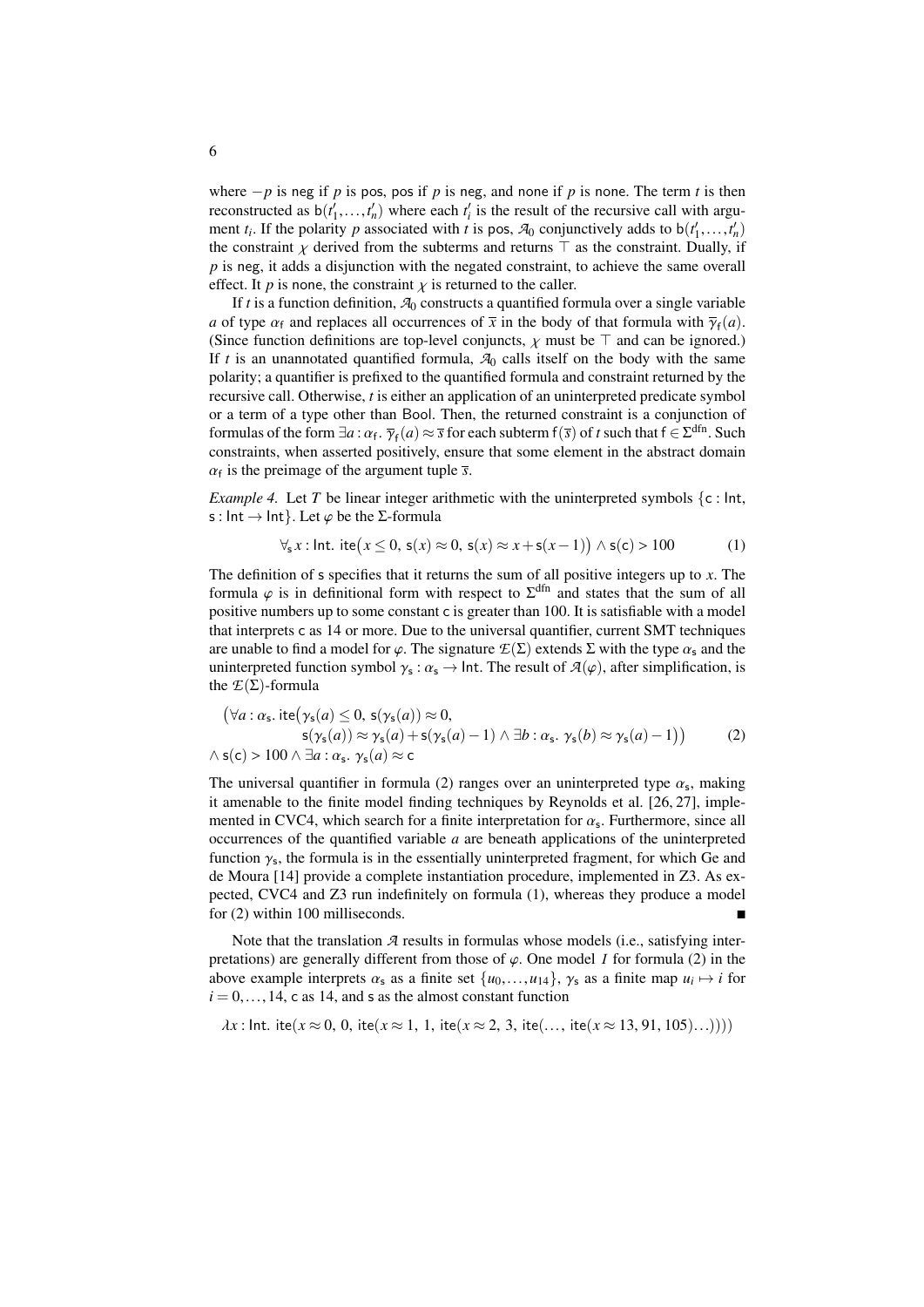In other words, s is interpreted as a function mapping *x* to the sum of all positive integers up to *x* when  $0 \le x \le 13$ , and 105 otherwise. The  $\Sigma$ -reduct of *I* is not a model of the original formula [\(1\)](#page-5-1), since *I* interprets  $s(n)$  as 105 when  $n < 0$  or  $n > 14$ .

However, under the assumption that the function definitions in  $\Sigma^{\text{dfn}}$  are admissible,  $A(\varphi)$  is equisatisfiable with  $\varphi$  for any input  $\varphi$ . Moreover, the models of  $A(\varphi)$  contain pertinent information about the models of  $\varphi$ . For example, the model *I* for formula [\(2\)](#page-5-0) given above interprets c as 14 and  $s(n)$  as  $\sum_{i=1}^{n} i$  for  $0 \le n \le 14$ , and there exists a model of formula [\(1\)](#page-5-1) that also interprets c and  $s(n)$  in the same way (for  $0 \le n \le 14$ ). In general, for every model of  $A(\varphi)$ , there exists a model of  $\varphi$  that coincides with it on its interpretation of all function symbols in  $\Sigma^f - \Sigma^{dfn}$ . Furthermore, the model of  $\mathcal{A}(\varphi)$  will also give correct information for the defined functions at all points belonging to the will also give correct information for the defined functions at all points belonging to the domains of the corresponding abstract types  $\alpha_f$ . This can sometimes help users debug<br>their specifications their specifications.

We sketch the correctness of translation *A*. For a set of ground literals *L*, we write  $X(L)$  to denote the set of constraints that force the concretization functions to have the necessary elements in their range for determining the satisfiability of *L* with respect to the function definitions in the translation. Formally,

$$
X(L) = \{ \exists a : \alpha_f, \overline{\gamma}_f(a) \approx \overline{t} \mid f(\overline{t}) \in \mathcal{T}(L), f \in \Sigma^{\text{dfn}} \}
$$

<span id="page-6-0"></span>The following lemma states the central invariant behind the translation *A*.

Lemma 5. *Let* ψ *be a formula not containing function definitions, and let <sup>I</sup> be an*  $E(\Sigma)$ -interpretation. Then *I* satisfies  $A(\psi)$  if and only if *I* satisfies  $L \cup X(L)$ , where *L is a set of ground* <sup>Σ</sup>*-literals that entail* ψ*.*

*Proof sketch.* By definition of  $\mathcal A$  and case analysis on the return values of  $\mathcal A_0$ .

<span id="page-6-1"></span>**Corollary 6.** *If*  $\psi$  *is a formula not containing function definitions, then*  $A(\psi)$  *entails*  $\psi$ *.* 

<span id="page-6-2"></span>**Theorem 7.** *If*  $\varphi$  *is a*  $\Sigma$ *-formula in definitional form with respect to*  $\Sigma^{\text{dfn}}$  *and the set of function definitions* A corresponding to  $\Sigma^{\text{dfn}}$  *is admissible, then*  $\varphi$  and  $\mathcal{A}(\varphi)$  are equi*function definitions*  $\Delta$  *corresponding to*  $\Sigma^{\text{dfn}}$  *is admissible, then*  $\varphi$  *and*  $\mathcal{A}(\varphi)$  *are equi-*<br>satisfiable in T *satisfiable in T.*

*Proof sketch.* First, we show that if  $\varphi$  is satisfied by an  $\Sigma$ -interpretation *I*, then  $\mathcal{A}(\varphi)$  is satisfied by an  $E(\Sigma)$ -interpretation *J*. Let *J* be the  $E(\Sigma)$ -interpretation that interprets all types  $\tau \in \Sigma^{ty}$  as  $\tau^I$ , all functions  $f \in \Sigma^f$  as  $f^I$ , and for each function  $f : \tau_1 \times \cdots \times \tau_n \to \tau$ <br>in  $\Sigma^{dfn}$  interprets  $\alpha_{\xi}$  as  $\tau^I \times \cdots \times \tau^I$  and each  $\alpha_{\xi}$  as the *i*th projection on such tuples in  $\Sigma^{\text{dfn}}$ , interprets  $\alpha_f$  as  $\tau_1^I \times \cdots \times \tau_n^I$  and each  $\gamma_{f,i}$  as the *i*<sup>th</sup> projection on such tuples<br>for  $i-1$  and  $\gamma_{f,i}$  as the *i*<sup>t</sup> satisfies a set of ground literals *I* that entail  $\alpha$ for  $i = 1, \ldots, n$ . Since *J* satisfies  $\varphi$ , it satisfies a set of ground literals *L* that entail  $\varphi$ . Furthermore, *J* satisfies every constraint of the form  $\exists a : \alpha_f$ .  $\overline{\gamma}_f(a) \approx \overline{t}$ , since by our construction of *I* there exists a value  $y \in \alpha^J$  such that  $y = \overline{t}^J$ . Thus *I* satisfies  $I \cup X(I)$ t and by *J* emma 5 we conclude *1* satisfies  $\mathcal{A}(a)$ <br>and by *J* emma 5 we conclude *1* satisfies  $\mathcal{A}(a)$ . and by Lemma [5](#page-6-0) we conclude *J* satisfies  $A(\varphi)$ .

Second, we show that if  $\mathcal{A}(\varphi)$  is satisfied by a  $\mathcal{E}(\Sigma)$ -interpretation *J*, then  $\varphi$  is satisfied by a  $\Sigma$ -interpretation *I*. Since  $\varphi$  is in definitional form with respect to the functions defined by  $\Delta$ , it must be of the form  $\Delta \wedge \varphi_0$ . First, we define a sequence of Σ-literals sets *L*<sub>0</sub> ⊆ *L*<sub>1</sub> ⊆ ··· such that *J* satisfies *L<sub>i</sub>* ∪ X(*L<sub>i</sub>*) for *i* = 0,1,.... Since *J* satisfies  $A(\varphi_0)$ , by Lemma [5,](#page-6-0) *J* satisfies a set of literals  $L \cup X(L)$  where *L* is a set of  $Σ$ -literals that entail  $φ_0$ . Let  $L_0 = L$ . For each  $i ≥ 0$ , let  $ψ_i$  be the formula  $∧$  { $\mathcal{A}(φ_f[i/\overline{x}])$  |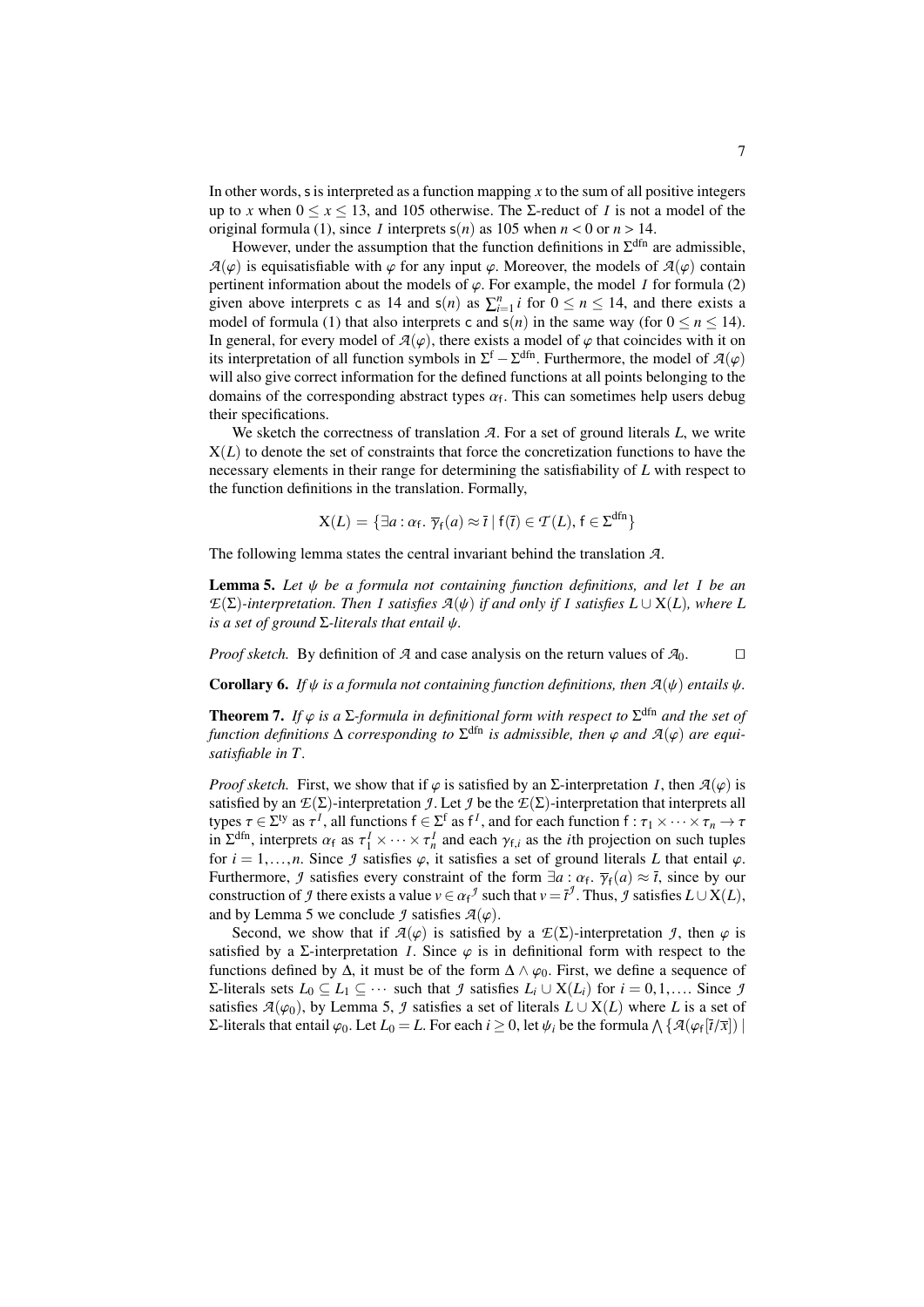$f(\bar{t}) \in \mathcal{T}(L_i)$ ,  $f \in \Sigma^{\text{dfn}}$ , where  $\forall f \bar{x}$ .  $\varphi_f \in \Delta$ . Since *J* satisfies  $\mathcal{A}(\forall f \bar{x}, \varphi_f)$  and  $X(L_i)$ , we know that *J* also satisfies *M*. Thus by Lemma 5, *J* satisfies a set of literals  $I \cup X(I)$ know that *J* also satisfies  $\psi_i$ . Thus by Lemma [5,](#page-6-0) *J* satisfies a set of literals  $L \cup X(L)$ <br>where *L* is a set of  $\Sigma$ -literals that entail  $\psi_i$ . Let  $L_{i+1} = L_0 + L$  Let *L* be the limit of where *L* is a set of  $\Sigma$ -literals that entail  $\psi_i$ . Let  $L_{i+1} = L_0 \cup L$ . Let  $L_{\infty}$  be the limit of this sequence (i.e.  $f \in I$ , if and only if  $f \in I$ , for some *i*) and let  $\psi$  be the  $\Sigma$ -formula this sequence (i.e.,  $\ell \in L_{\infty}$  if and only if  $\ell \in L_i$  for some *i*), and let  $\psi$  be the Σ-formula  $\Lambda L_{\infty}$ . To show that  $\psi$  is closed under function expansion with respect to  $\Delta$ , we first note that by construction  $\psi$  entails  $\psi$ . For any function symbol f and terms  $\bar{t}$  since note that by construction  $\psi$  entails  $\psi_{\infty}$ . For any function symbol f and terms  $\bar{t}$ , since  $\varphi_f[t/X]$  does not contain function definitions, by Corollary 6,  $\mathcal{A}(\varphi_f[t/X])$  entails  $\varphi_f[t/X]$ .<br>Thus,  $\psi$  entails  $\{\varphi_f[\overline{t}/\overline{x}] \mid f(\overline{t}) \in \mathcal{T}(\psi), f \in \Sigma^{\text{dfn}}\}$ , meaning that  $\psi$  is closed under function<br>expans  $[\bar{t}/\bar{x}]$  does not contain function definitions, by Corollary [6,](#page-6-1)  $\mathcal{A}(\varphi_f[\bar{t}/\bar{x}])$  entails  $\varphi_f[\bar{t}/\bar{x}]$ . expansion with respect to  $\Delta$ . Furthermore,  $\psi$  entails  $\varphi_0$  since  $L_0 \subseteq L_{\infty}$ . Since  $\psi$  is a *T*satisfiable formula that is closed under function expansion with respect to  $\Delta$  and  $\Delta$  is admissible, by definition there exists a Σ-interpretation *I* satisfying  $\psi \land \Delta$ , which entails  $\Delta \land \varphi_0$ , i.e.,  $\varphi$ . □  $\Delta \wedge \varphi_0$ , i.e.,  $\varphi$ .

The intuition of the above proof is as follows. First,  $A(\varphi)$  cannot be unsatisfiable when  $\varphi$  is satisfiable since any Σ-interpretation that satisfies  $\varphi$  can be extended in a straightforward way to an  $E(\Sigma)$ -interpretation that satisfies  $A(\varphi)$ , by interpreting the abstract types in the same way as the cartesian products they abstract, thereby satisfying all existential constraints introduced by *A*. Conversely, if a model is found for  $A(\varphi)$ , existential constraints introduced by  $A$  ensure that this model also satisfies a  $\Sigma$ -formula that is closed under function expansion and that entails the goal of  $\varphi$ . This implies the existence of a model for  $\varphi$ , assuming  $\Delta$  is admissible.

*Example 8.* Let us revisit the formulas in Example [4.](#page-5-2) If the original formula [\(1\)](#page-5-1) is *T*-satisfiable, the translated formula [\(2\)](#page-5-0) is clearly also *T*-satisfiable since  $\alpha_s$  can be interpreted as the integers and  $\gamma_s$  as the identity function. Conversely, we claim that [\(2\)](#page-5-0) is *T*-satisfiable only if [\(1\)](#page-5-1) is *T*-satisfiable, noting that the set  $\{\forall_s x. \varphi_s\}$  is admissible, where  $\varphi_s$  is the formula ite $(x \le 0, s(x) \approx 0, s(x) \approx x + s(x-1))$ . Clearly, any inter-<br>pretation *I* satisfying formula (2) satisfies  $I_0 + X(I_0)$  where  $I_0 - \{s(s) > 100\}$  and pretation *I* satisfying formula [\(2\)](#page-5-0) satisfies  $L_0 \cup X(L_0)$ , where  $L_0 = \{s(c) > 100\}$  and  $X(L_0)$  consists of the single constraint  $\exists a : \alpha_s$ ,  $\gamma_s(a) \approx c$ . Since *I* also satisfies both the translated function definition for *s* (the first conjunct of (2)) and  $X(L_0)$  it must also the translated function definition for s (the first conjunct of [\(2\)](#page-5-0)) and  $X(L_0)$ , it must also satisfy

$$
ite(c \leq 0, s(c) \approx 0, s(c) \approx c + s(c - 1) \land \exists b : \alpha_s, \gamma_s(b) \approx c - 1)
$$

The existential constraint in the above formula ensures that whenever *I* satisfies the set  $L_1 = L_0 \cup \{\neg \text{ c} \leq 0, \text{ s}(c) \approx \text{ c} + \text{ s}(c-1)\},$  *I* satisfies  $X(L_1)$  as well. Hence, by repeated application of this reasoning, it follows that a model of formula [\(2\)](#page-5-0) that interprets c as *n* must also satisfy  $\psi$ :

$$
s(c) > 100 \wedge \bigwedge_{i=0}^{n-1} \left( \neg (c - i \le 0) \wedge s(c - i) \approx c - i + s(c - i - 1) \right) \wedge c - n \le 0 \wedge s(c - n) \approx 0
$$

This formula is closed under function expansion since it entails  $\varphi_s[(c-i)/x]$  for  $i = 0$ <br>for *i* and it contains only s applications corresponding to  $s(c-i)$  for  $i = 0$ 0,...,*n*, and it contains only s applications corresponding to  $s(c - i)$  for  $i = 0,...,n$ . Since  $\{\forall_{s} x. \varphi_{s}\}$  is admissible, there exists a  $\Sigma$ -interpretation satisfying  $\psi \wedge \forall_{s} x. \varphi_{s}$ , which entails formula (1) which entails formula [\(1\)](#page-5-1).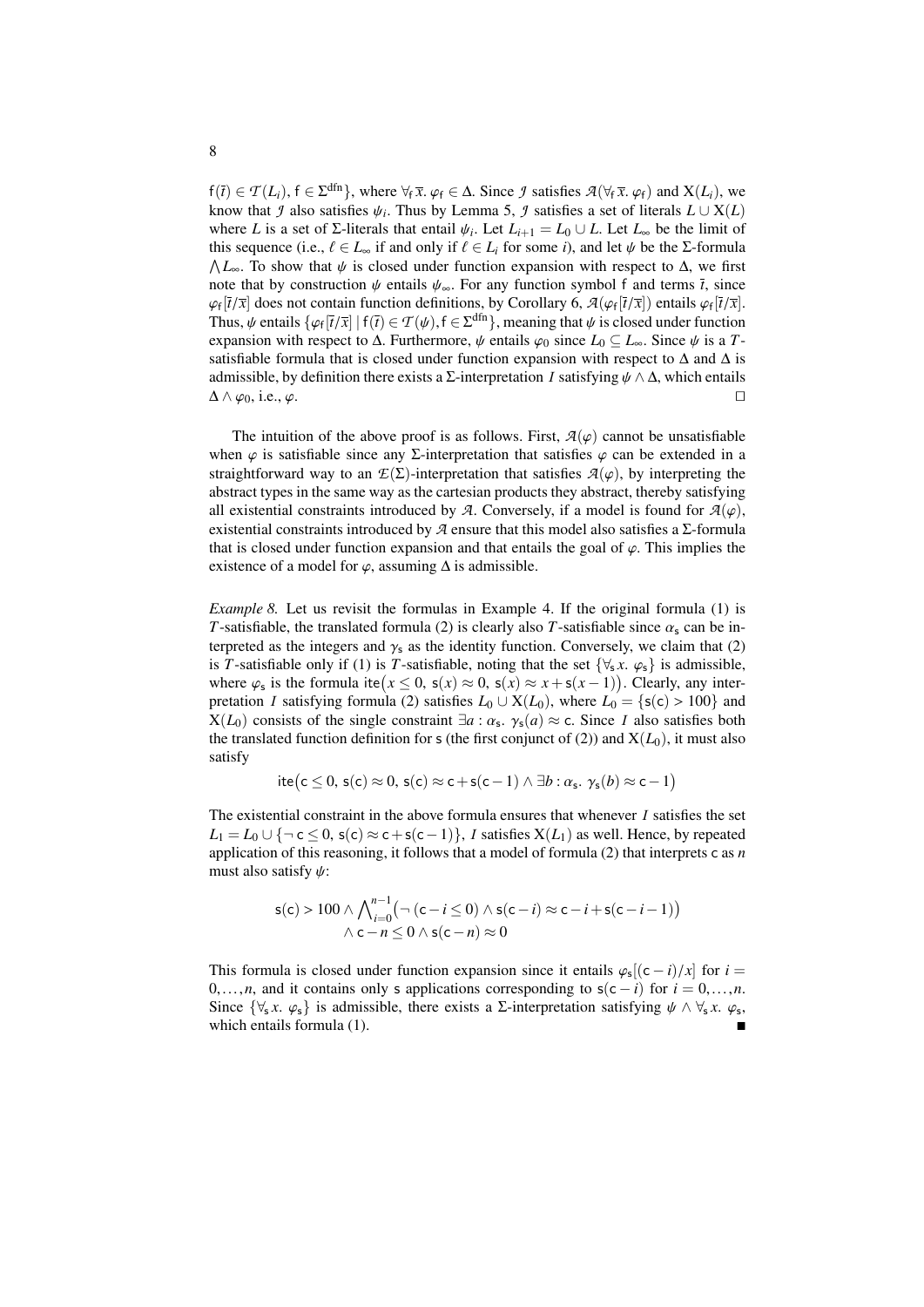#### <span id="page-8-0"></span>4 Implementations

We have implemented the translation  $A$  in two separate systems, as a preprocessor in CVC4 (version 1.5 prerelease) and in the CVC4-based higher-order model finder Nunchaku. This section describes how the translation is implemented in these systems, as well as optimizations used by CVC4 for finding models of translated problems.

### 4.1 CVC4

In CVC4, function definitions  $\forall_f \bar{x}$ .  $\varphi$  can be written using the define-fun-rec command from SMT-LIB 2.5 [\[3\]](#page-14-0). Formula [\(1\)](#page-5-1) from Example [4](#page-5-2) can be specified as

```
(\text{define-fun-rec s } ((x Int)) \text{ Int } (\text{ite } (<= x 0) 0 (+ x (s (- x 1))))))(declare-fun c () Int)
(assert (> (s c) 100))
(check-sat)
```
When reading this input, CVC4 adds the annotated quantified formula

$$
\forall_{s} x. s(x) \approx \text{ite}(x \leq 0, 0, s(x-1))
$$

to its list of assertions, which after rewriting becomes

$$
\forall_{s} x. \text{ite}(x \leq 0, s(x) \approx 0, s(x) \approx s(x-1))
$$

By specifying the command-line option --fmf-fun, users can enable CVC4's finite model finding mode for recursive functions. In this mode, CVC4 will replace its list of known assertions based on the *A* translation before checking for satisfiability. Accordingly, the solver will output the approximation of the interpretation it used for recursive function definitions. For the example above, it outputs a model of s where only the values of  $s(x)$  for  $x = 0, \ldots, 14$  are correctly given:

```
(model
 (define-fun s (($x1 Int)) Int
   (ite (= $x1 14) 105 (ite (= $x1 13) 91 (ite (= $x1 12) 78
     (ite (= $x1 11) 66 (ite (= $x1 10) 55 (ite (= $x1 4) 10
       (ite (= $x1 9) 45 (ite (= $x1 8) 36 (ite (= $x1 7) 28
         (ite (= $x1 6) 21 (ite (= $x1 3) 6 (ite (= $x1 5) 15
           (ite (= $x1 2) 3 (ite (= $x1 1) 1 0))))))))))(define-fun c () Int 14))
```
With the --fmf-fun option enabled, CVC4 assumes that functions introduced using define-fun-rec are admissible. Admissibility must be discharged separately by the user—e.g., using a syntactic criterion or a termination prover. If some function definitions are not admissible, CVC4 may answer *sat* for an unsatisfiable problem. Indeed, if we add the inconsistent definition

```
(define-time-function-rec h ((x Int)) Int (+ (h x) x))
```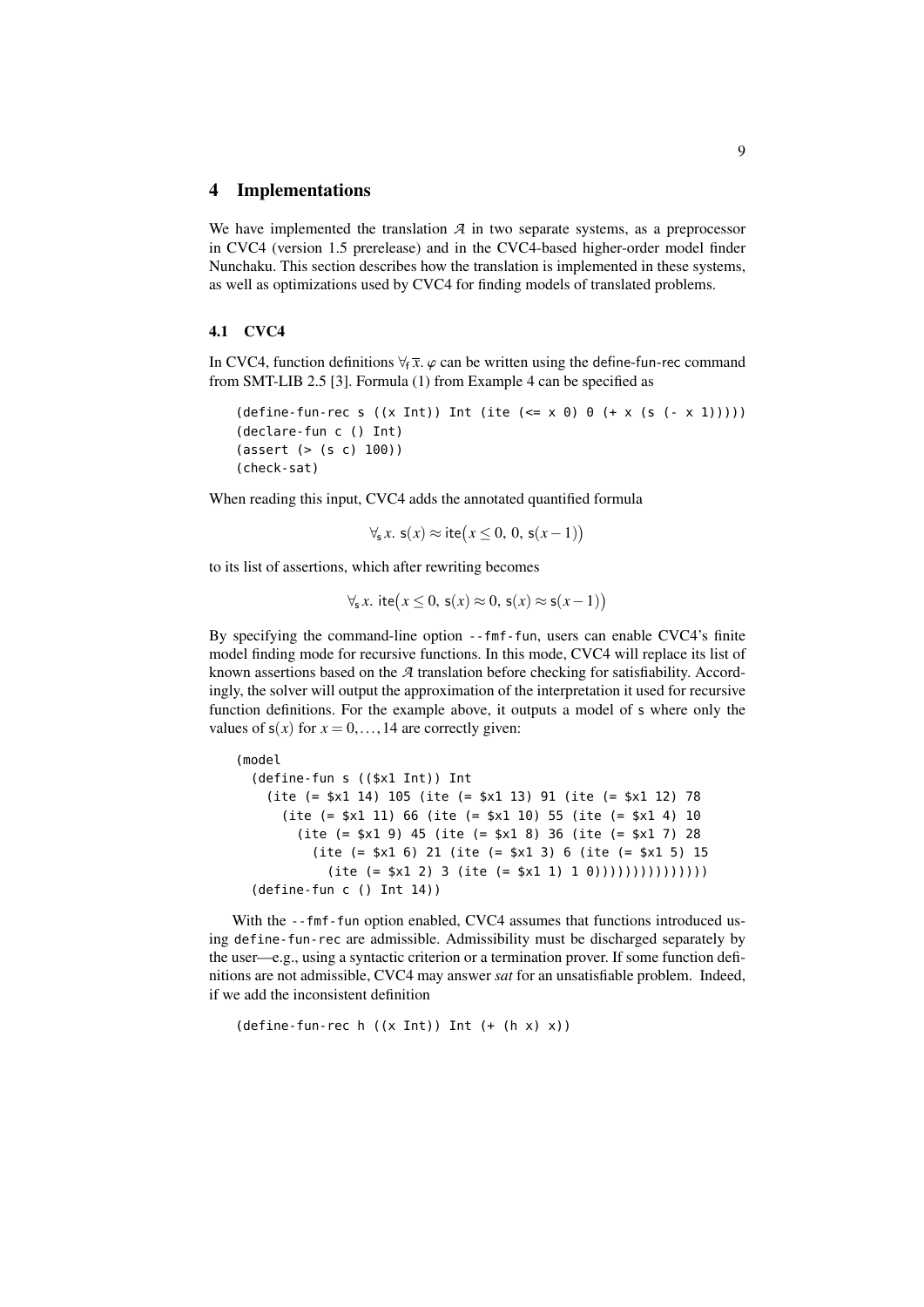to the above problem and run CVC4 with the --fmf-fun option, it wrongly answers *sat*.

CVC4 implements a few optimizations designed to help finding finite models of  $A(\varphi)$ . Like other systems, the finite model finding capability of CVC4 incrementally fixes bounds on the cardinalities of uninterpreted types and increases these bounds until it encounters a model. When multiple types are present, it uses a fairness scheme that bounds the sum of cardinalities of all uninterpreted types [?]. For example, if a signature has two uninterpreted types  $\tau_1$  and  $\tau_2$ , it will first search for models where  $|\tau_1|+|\tau_2|$  is at most 2, then 3, 4, and so on. To accelerate the search for models, we implemented an optimization based on statically inferring *monotonic* types. A monotonic type is one in which models can always be extended with additional elements of that type [?,?]. Types  $\alpha_f$  introduced by our translation  $\lambda$  are monotonic, because  $\approx$  is never used directly on such types [?]. CVC4 takes advantage of this by fixing the bounds for all monotonic  $\alpha_f$  introduced by our translation *A* are monotonic, because  $\approx$  is never used directly on types simultaneously. That is, if  $\tau_1$  and  $\tau_2$  are inferred monotonic (whether they are present in the original problem or introduced by our translation), the solver fixes the bound for both types to be 1, then 2, and so on. This scheme allows the solver greater flexibility compared with the default scheme, and comes with no loss of generality with respect to models, since monotonic types can always be extended to have equal cardinalities.

By default, CVC4 uses techniques to minimize the number of literals it considers when constructing propositional satisfying assignments for formulas [?]. However, we have found such techniques degrade performance for finite model finding on problems having recursive functions that are defined by cases. For this reason, we disable the techniques for problems produced from our translation.

#### 4.2 Nunchaku

Nunchaku is a new higher-order model finder designed to be integrated with several proof assistants. The first version, 0.1, was released in January 2016 with support for (co)algebraic datatypes, (co)recursive functions and (co)inductive predicates. Support for higher-order functions is planned for the next release. We have developed a preliminary Isabelle frontend and are planning further frontends for Coq, the TLA<sup>+</sup> Proof System, and possibly other proof assistants.

Nunchaku is the spiritual successor to Nitpick for Isabelle/HOL [\[7\]](#page-15-9), but is developed as a standalone OCaml program, with its own input language. Whereas Nitpick generates a succession of problems where cardinalities of finite types grow at each step, Nunchaku translates its input to one first-order logic program that targets the finite model finding fragment of CVC4, including (co)algebraic datatypes [\[23\]](#page-15-10). Using CVC4 also allows Nunchaku to provide efficient arithmetic reasoning and to detect unsatisfiability in addition to satisfiability.

The input syntax was inspired by that other systems based on higher-order logic (e.g., Isabelle/HOL) and by functional programming languages (e.g., OCaml). The following simple problem gives a taste of the syntax:

```
data nat := Zero | Suc nat.
pred even : nat -> prop :=
```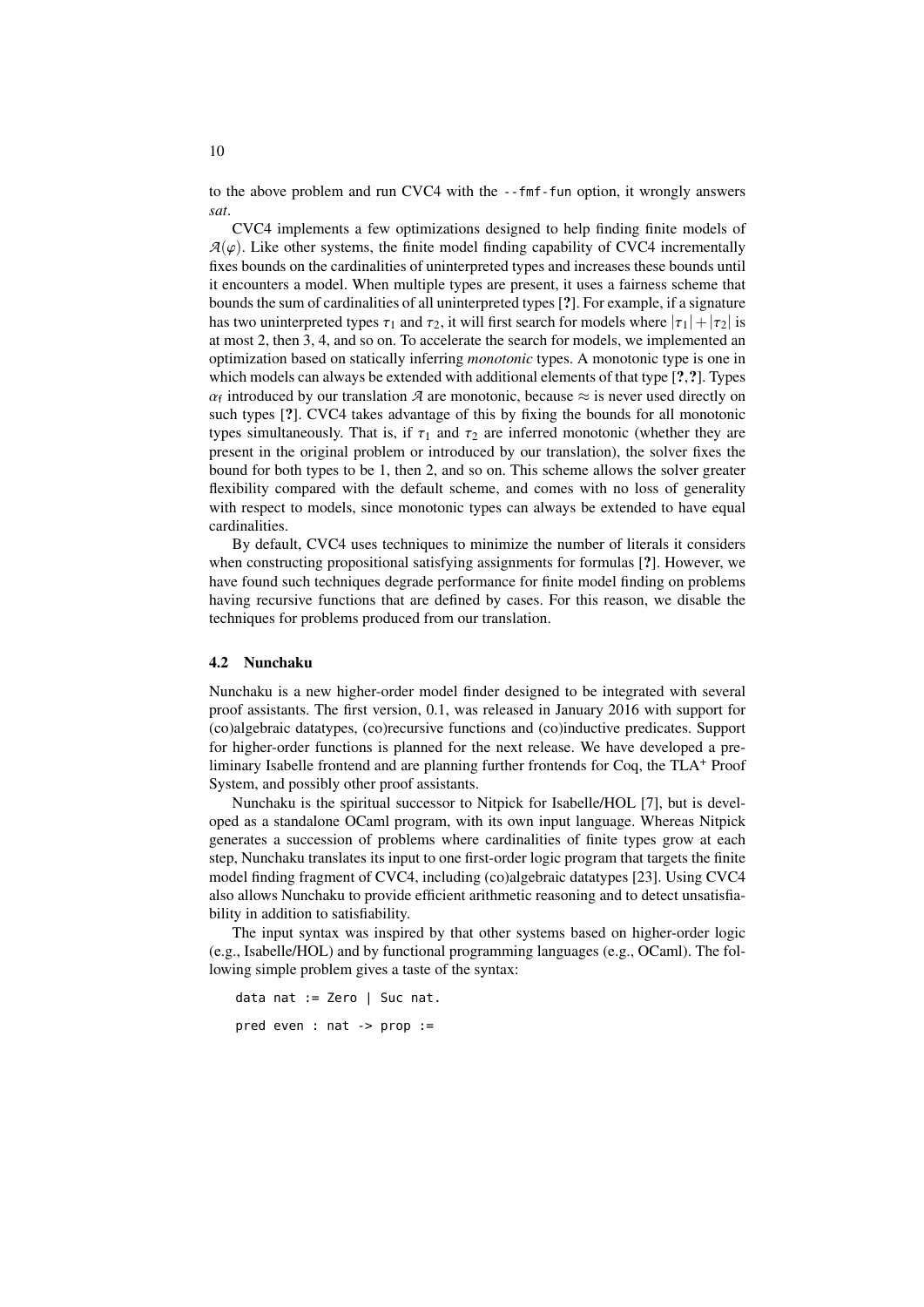```
even Zero;
  forall n. odd n => even (Suc n)
and odd : nat -> prop :=
  forall n. even n => odd (Suc n).
val m : nat.
goal even m \&< (m = Zero).
```
The problem defines a datatype (nat) and two mutually recursive inductive predicates (even and odd), it declares a constant m, and specifies a goal to satisfy ("*m* is even and nonzero"). Nunchaku quickly finds the following partial model:

```
val m := Suc (Suc Zero).
val odd := fun x. if x = Suc Zero then true else ?_{--}.
val even := fun x. if x = Suc (Suc Zero) || x = Zero then true
                   else ?__.
```
The partial model gives sufficient information to the user to evaluate the goal: "2 is even if 1 is odd, 1 is odd if 0 is even, and 0 is even."

Nunchaku parses and types the input problem before applying a sequence of translations, each reducing the distance to the target fragment. In our example, the predicates even and odd are *polarized* (specialized into a pair of predicates such that one is used in positive positions and the other in negative positions), *m* is skolemized into a fresh constants, then translated into admissible recursive functions, before another pass applies the encoding described in this paper. If a model is found, it is translated back to the input language, with ?\_\_ placeholders indicating unknown values.

Conceptually, the sequence of transformation is a two-way pipeline built by composing pairs (encode, decode) of transformations. For each such pair, encode transforms a problem over a signature  $\Sigma$  in a logic  $\mathscr L$  to a problem over a signature  $\Sigma'$  in a logic  $\mathscr L',$ and decode translates a model in  $\mathcal{L}^{\prime}$  over  $\Sigma^{\prime}$  into a model in  $\mathcal{L}$  over  $\Sigma$ , in the spirit of institution theory [?]. The pipeline currently consists of the following phases:

Type inference infers types and checks definitions;

**Type skolemization** replaces  $\exists \alpha$ .  $\varphi[\alpha]$  with  $\varphi[\tau]$ , where  $\tau$  is a fresh type;

Monomorphization specializes polymorphic definitions on their type arguments and removes unused definitions;

- Elimination of equations translates multiple-equation definitions of recursive functions into a single nested pattern matching;
- Polarization specializes predicates into a version used in positive positions and a version used in negative positions;

Unrolling adds a decreasing argument to possibly ill-founded predicates to make them well founded;

Skolemization introduces Skolem symbols for term variables;

Elimination of (co)inductive predicates recasts a multiple-clause (co)inductive predicate specification into a recursive equation;

Recursion elimination performs the encoding from Section [3;](#page-3-0)

Elimination of pattern matching rewrites pattern-matching expressions using datatype discriminators and selectors;

CVC4 invocation runs CVC4 to obtain a model.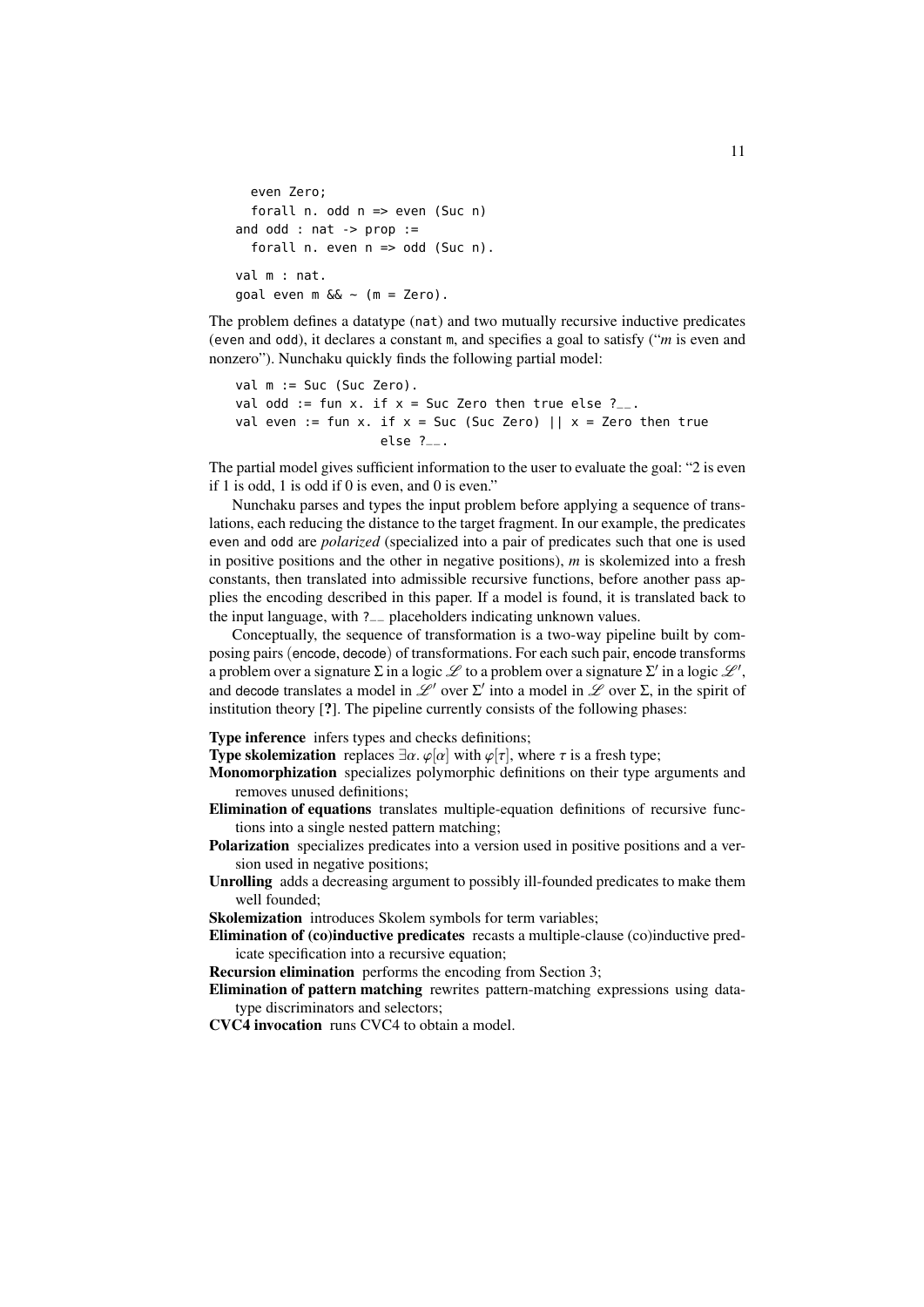### 5 Evaluation

In this section, we evaluate both the overall impact of the translation introduced in Section [3](#page-3-0) and the performance of individual SMT techniques. We gathered 602 benchmarks from three sources, which we will refer to as IsaPlanner, Leon, and Nunchaku-Mut:

- IsaPlanner consists of the 79 benchmarks from the IsaPlanner suite [\[16\]](#page-15-5) that do not contain higher-order functions. These benchmarks have been used recently as challenge problems for a variety of inductive theorem provers. They heavily involve recursive functions and are limited to a theory of algebraic datatypes with a signature that contains uninterpreted function symbols over these datatypes.
- Leon consists of [1](#page-11-0)66 benchmarks from the Leon repository,<sup>1</sup> which were constructed from verification conditions about simple Scala programs. These benchmarks also heavily involve recursively defined functions over algebraic datatypes, but cover a wide variety of additional theories, including bit vectors, arrays, and both linear and nonlinear arithmetic.
- Nunchaku-Mut consists of 357 benchmarks originating from Isabelle/HOL. They involve (co)recursively defined functions over (co)algebraic datatypes and uninterpreted functions but no other theories. They were obtained by mutation of negated Isabelle theorems, as was done for evaluating Nitpick [\[7\]](#page-15-9). Benchmarks created by mutation have a high likelihood of having small, easy-to-find models.

The IsaPlanner and Leon benchmarks are expressed in SMT-LIB 2.5 and are in definitional form with respect to a set of well-founded functions. The Leon tool was used to generate SMT-LIB files. A majority of these benchmarks are unsatisfiable. For each of the 245 benchmarks, we considered up to three randomly selected mutated forms of its goal  $\psi$ . In particular, we considered unique formulas that are obtained as a result of exchanging a subterm of  $\psi$  at one position with another of the same type at another position. In total, we considered 213 mutated forms of theorems from IsaPlanner and 427 mutated forms of theorems from Leon. We will call these sets IsaPlanner-Mut and Leon-Mut, respectively. Each of these benchmarks exists in two versions: without and with the  $A$  translation. Problems with  $A$  were produced by running CVC4's preprocessor on each benchmark.

For Nunchaku-Mut, the Isabelle Nunchaku frontend was used to generate thousands of Nunchaku problems from Isabelle/HOL theory files involving lists, trees, and other functional data structures. Nunchaku was then used to generate SMT-LIB files, again in two versions: without and with the *A* translation. Problems requiring higher-order logic were discarted, since Nunchaku does not yet support them, leaving 357 problems.

Among SMT solvers, we considered Z3 [\[12\]](#page-15-11) and CVC4 [\[2\]](#page-14-2). Z3 runs heuristic methods for quantifier instantiation [\[11\]](#page-15-0) as well as methods for finding models for quantified formulas [\[14\]](#page-15-2). For CVC4, we considered four configurations, referred to as CVC4h, CVC4f, CVC4fh, and CVC4fm. The configuration CVC4h runs heuristic and conflictbased techniques for quantifier instantiation [\[25\]](#page-15-1), but does not include techniques for finding models. The other configurations run the finite model finding procedure due to

12

<span id="page-11-0"></span><sup>1</sup> <https://github.com/epfl-lara/leon/>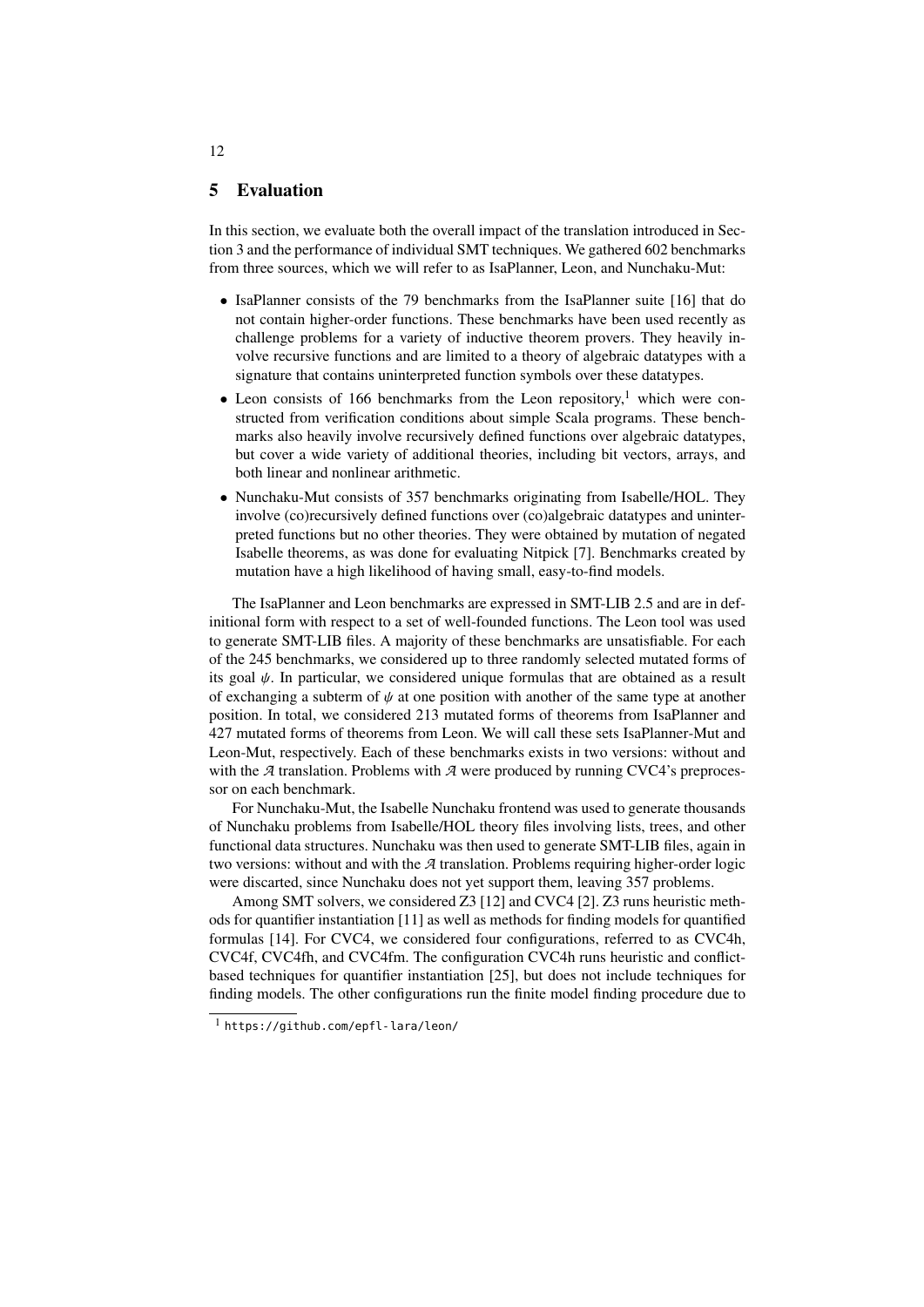|                | Z3     |                                  | CVC <sub>4</sub> h |                        | CVC <sub>4f</sub> |                        | CVC4fh    |                        | CVC4fm         |                        |
|----------------|--------|----------------------------------|--------------------|------------------------|-------------------|------------------------|-----------|------------------------|----------------|------------------------|
|                |        | $\varphi$ $\mathcal{A}(\varphi)$ | $\varphi$          | $\mathcal{A}(\varphi)$ | $\varphi$         | $\mathcal{A}(\varphi)$ | $\varphi$ | $\mathcal{A}(\varphi)$ | $\varphi$      | $\mathcal{A}(\varphi)$ |
| IsaPlanner     | $_{0}$ | $\theta$                         | $\theta$           | $\theta$               | $\theta$          | $\theta$               | $\theta$  | $\theta$               | $\theta$       | 0                      |
| IsaPlanner-Mut | 0      | 41                               | 0                  | $\Omega$               | 0                 | 153                    | $\Omega$  | 153                    | $\Omega$       | 153                    |
| Leon           | 0      | $\mathfrak{D}$                   | 0                  | 0                      | $\Omega$          | 9                      | 0         | 9                      | $\Omega$       | 10                     |
| Leon-Mut       | 11     | 78                               | 6                  | 6                      | 6                 | 189                    | 6         | 189                    | 6              | 189                    |
| Nunchaku-Mut   | 3      | 27                               | 0                  | 0                      | 3                 | 199                    | 2         | <b>200</b>             | $\mathfrak{D}$ | 199                    |
| Total          |        | 14 148                           | 6                  | 6                      | 8                 | 550                    | 8         | 551                    | 8              | 551                    |

<span id="page-12-0"></span>Fig. 2. Number of *sat* responses on benchmarks without and with *A* translation

|                   | Z3        |                        | CVC <sub>4</sub> h |                        | CVC4f     |                        | CVC4fh |                                  | CVC4fm    |                        |
|-------------------|-----------|------------------------|--------------------|------------------------|-----------|------------------------|--------|----------------------------------|-----------|------------------------|
|                   | $\varphi$ | $\mathcal{A}(\varphi)$ | $\varphi$          | $\mathcal{A}(\varphi)$ | $\varphi$ | $\mathcal{A}(\varphi)$ |        | $\varphi$ $\mathcal{A}(\varphi)$ | $\varphi$ | $\mathcal{A}(\varphi)$ |
| <b>IsaPlanner</b> | 14        | 15                     | 15                 | -15                    |           | 15                     | 15     | -15                              |           | 15                     |
| IsaPlanner-Mut    | 18        | 18                     | 18                 | 18                     | 4         | 18                     | 18     | 18                               | 4         | 18                     |
| Leon              | 74        | 79                     | 80                 | 80                     | 17        | 78                     | 80     | 77                               | 17        | 78                     |
| Leon-Mut          | 84        | 98                     | 104                | 98                     | 24        | 100                    | 104    | 98                               | 24        | 100                    |
| Nunchaku-Mut      | 61        | 59                     | 46                 | 53                     | 45        | 59                     | 44     | 59                               | 45        | 59                     |
| Total             |           | 269                    |                    | 263 264                | 91        | 270                    | 261    | 267                              | 91        | <b>270</b>             |

<span id="page-12-1"></span>Fig. 3. Number of *unsat* responses on benchmarks without and with *A* translation

Reynolds et al. [\[26,](#page-15-3) [27\]](#page-15-4). The configuration CVC4fh additionally incorporates heuristic quantifier instantiation as described in Section 2.3 of [\[27\]](#page-15-4), and CVC4fm incorporates the fairness scheme for monotonic types as described in Section ??.

The results are summarized in Figures [2](#page-12-0) and [3.](#page-12-1) Bold indicates the maximum of a row. The benchmarks and more detailed results are available online.<sup>[2](#page-12-2)</sup> The figures are divided into benchmarks triggering *unsat* and *sat* responses and further into benchmarks before and after the translation *A*. The raw evaluation data reveals no cases in which a solver answered *unsat* on a benchmark  $\varphi$  and *sat* on its corresponding benchmark  $A(\varphi)$ , or vice versa. This is consistent with our expectations and Theorem [7,](#page-6-2) since these benchmarks contain only well-founded function definitions.

Figure [2](#page-12-0) shows that for untranslated benchmarks (the " $\varphi$ " columns), the number of *sat* responses is very low across all configurations. This confirms the shortcomings of existing SMT techniques for finding models for benchmarks containing recursively defined functions. The translation  $\mathcal{A}$  (the " $\mathcal{A}(\varphi)$ " columns) has a major impact. CVC4f finds 550 of the 1242 benchmarks to be satisfiable, including 6 benchmarks in the nonmutated Leon benchmark set. The two optimizations for finite model finding in CVC4 (configurations CVC4fh and CVC4fm) led to a net gain of one satisfiable benchmark each with respect to CVC4f. The performance of Z3 for countermodels also improved dramatically, as it finds 134 more benchmarks to be satisfiable, including 5 that are not solved by CVC4f. We conclude that the translation *A* enables SMT solvers to find countermodels for conjectures involving recursively defined functions whose definitions are admissible.

<span id="page-12-2"></span><sup>2</sup> <http://lara.epfl.ch/~reynolds/IJCAR2016-recfun/>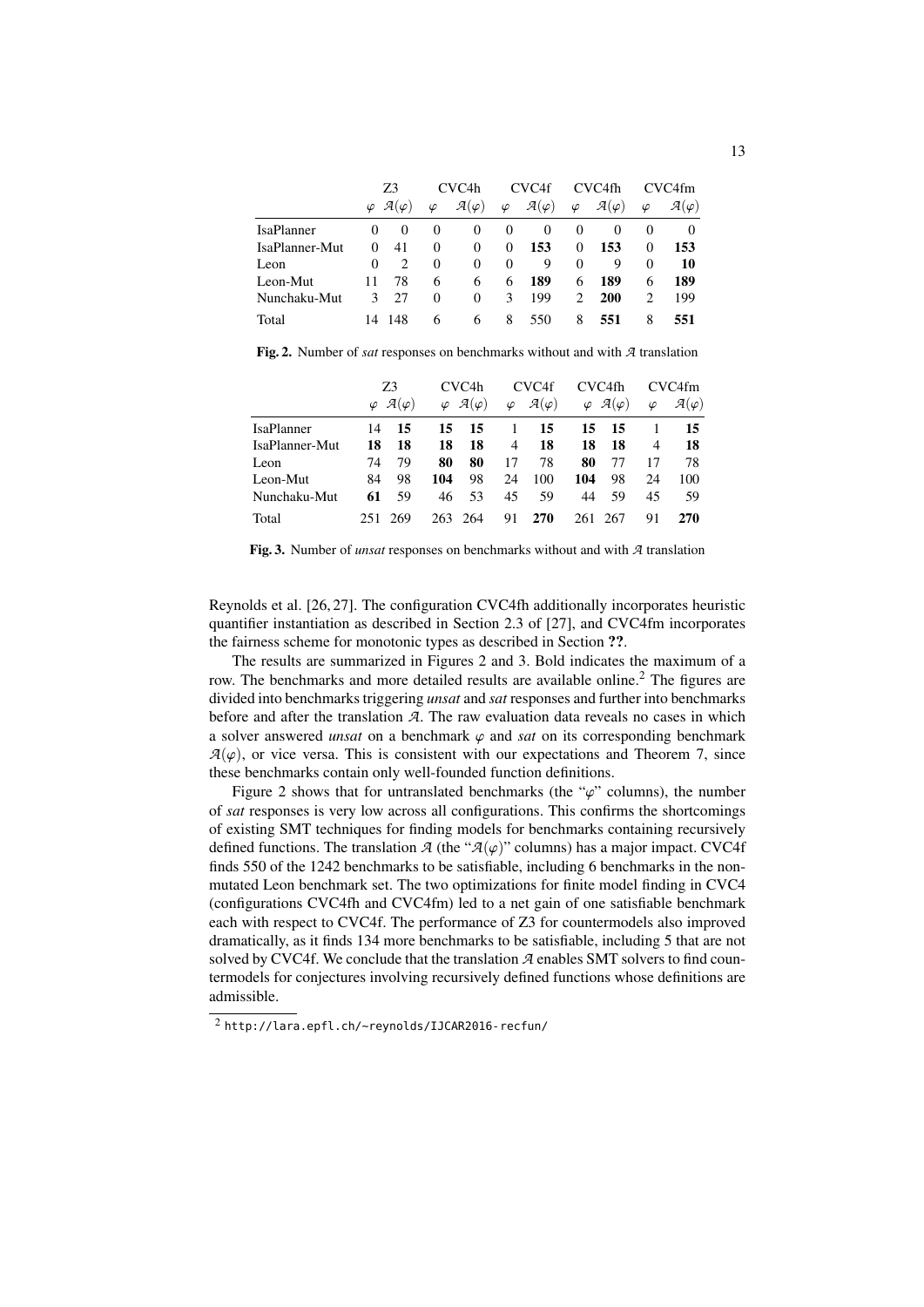Moreover, the translation *A* helps all configurations for *unsat* responses as well. Z3 solves a total of 269 with the translation, whereas it solves only 251 without it. Surprisingly, the configuration CVC4f, which is not tailored for handling unsatisfiable benchmarks, solves 270 *unsat* benchmarks overall, which is more than both CVC4h and Z3. These results suggest that the translation do not degrade the performance of SMT solvers for unsatisfiable problems involving recursive functions, and instead often improve their performance. It would be interesting to try this out in Sledgehammer [?] and to try Nunchaku as a proof tool.

# 6 Related Work

We described the most closely related work, by Ge and de Moura [\[14\]](#page-15-2) and by Reynolds et al. [\[26,](#page-15-3) [27\]](#page-15-4), in the text already. The finite model finding support in the instantiationbased iProver [\[17\]](#page-15-12) is also close, given the similarities with SMT.

Some finite model finders are based on a reduction to a decidable logic, typically propositional logic. They translate the input problem to the weaker logic and pass it to a solver for that logic. The translation is parameterized by upper or exact finite bounds on the cardinalities of the atomic types. This procedure was pioneered by McCune in the earlier versions of Mace (originally styled MACE) [\[22\]](#page-15-13). Other conceptually similar finders are Paradox [\[10\]](#page-15-14) and FM-Darwin [\[4\]](#page-15-15) for first-order logic with equality; the Alloy Analyzer and its back-end Kodkod [\[30\]](#page-16-1) for first-order relational logic; and Refute [\[32\]](#page-16-2) and Nitpick [\[7\]](#page-15-9) for higher-order logic.

An alternative is to perform an exhaustive model search directly on the original problem. Given fixed cardinalities, the search space is represented as multidimensional tables. The procedure tries different values in the function and predicate tables, checking each time if the problem is satisfied. This approach was pioneered by FINDER [\[29\]](#page-16-3) and SEM [\[33\]](#page-16-4) and serves as the basis of many more model finders, notably the Alloy Analyzer's precursor [\[15\]](#page-15-16) and the later versions of Mace [\[21\]](#page-15-17).

Most of the above tools cannot cope with algebraic datatypes or other infinite types. Kuncak and Jackson [\[19\]](#page-15-18) presented an idiom for encoding datatypes and recursive functions in Alloy, by approximating datatypes by finite subterm-closed substructures. The approach finds sound (fragments of) models for formulas in the existential–boundeduniversal fragment(i.e., formulas whose prenex normal forms contain no unbounded universal quantifiers ranging over datatypes). This idiom was further developed by Dunets et al. [\[13\]](#page-15-19), who presented a translation scheme for primitive recursion. Their definedness guards play a similar role to the existential constraints generated by our translation *A*. An approach related in scope to ours is given in [?], which establishes the satisfiability of formulas in the presence of admissible axioms over infinite domains by proving their negation is entailed.

The higher-order model finder Nitpick [\[7\]](#page-15-9) for the Isabelle/HOL proof assistant relies on another variant of Kuncak and Jackson's approach inside a Kleene-style threevalued logic, inspired by abstract interpretation. It was also the first tool of its kind to support corecursion and coalgebraic datatypes [\[6\]](#page-15-20). The three-valued logic approach extends each approximated type with an unknown value, which is propagated by function application. This scheme works reasonably well in Nitpick, because it builds on a rela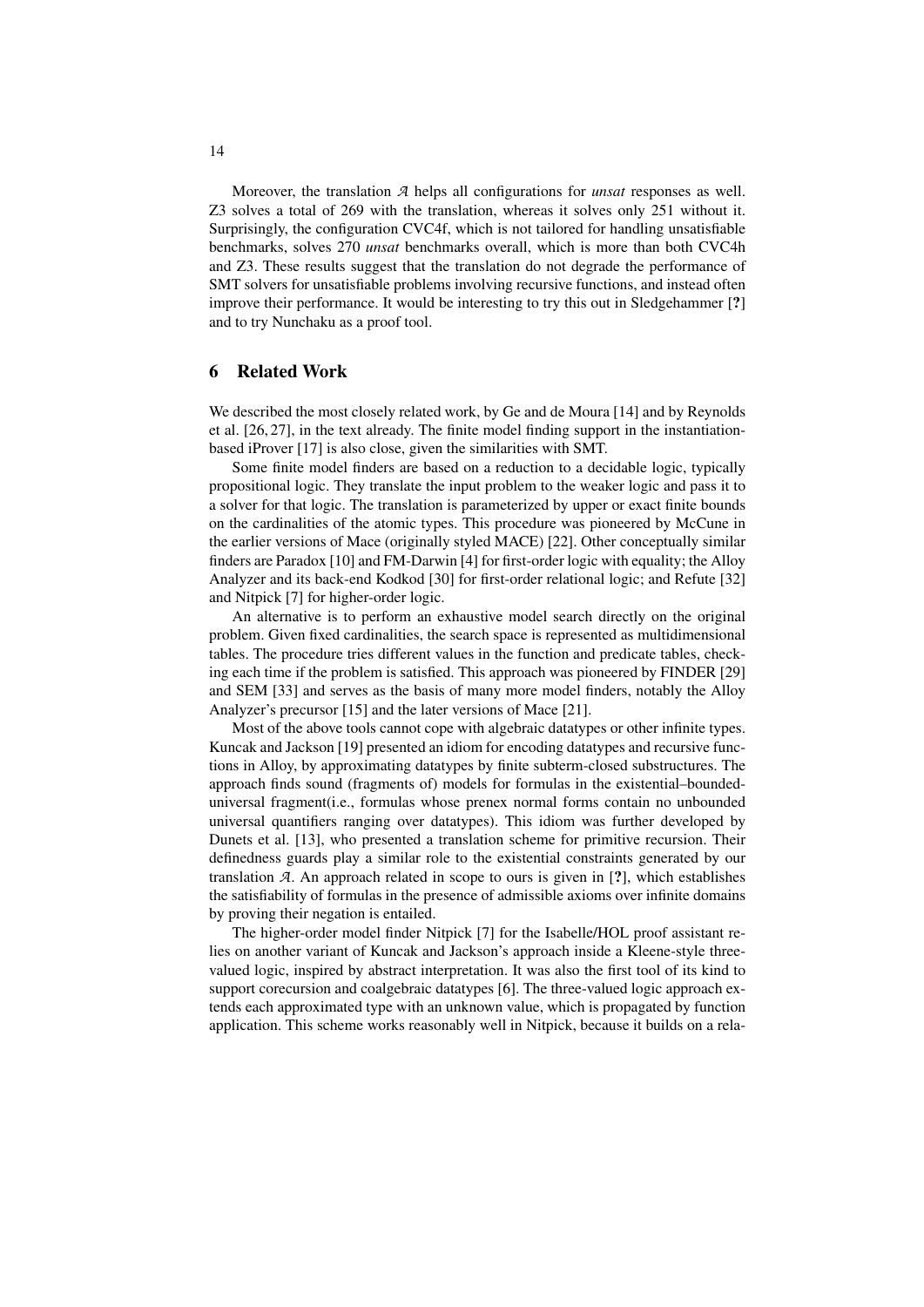tional logic, but our initial experiments with CVC4 suggest that it is more efficient to avoid unknowns by adding existential constraints.

The Leon system [\[5\]](#page-15-6) implements a procedure that can produce both proofs and counterexamples for properties of terminating functions written in a subset of Scala. Leon is based on an SMT solver. It avoids quantifiers altogether by unfolding recursive definitions up to a certain depth, which is increased on a per-need basis. Our translation *A* works in an analogous manner, where instead the SMT solver is invoked only once and quantifier instantiation is used in lieu of function unfolding. It would be worth investigating how existing approaches for function unfolding can inform approaches for dedicated quantifier instantiation techniques for function definitions, and vice versa.

Model finding is concerned with satisfying arbitrary logical constraints. Some tools are tailored for problems that correspond to total functional programs. QuickCheck [\[9\]](#page-15-21) for Haskell is an early example, based on random testing. Bounded exhaustive testing [\[28\]](#page-16-5) and narrowing [\[20\]](#page-15-22) are other successful strategies. These tools are often much faster than model finders, but they typically cannot cope with underspecification and nonexecutable functions.

# 7 Conclusion

We presented a translation scheme that extends the scope of finite model finding techniques in SMT, allowing one to use them to find models of quantified formulas over infinite types, such as integers and algebraic datatypes. In future work, it would be interesting to evaluate the approach against other counterexample generators, notably Leon, Nitpick, and Quickcheck, and enrich the benchmark suite with more problems exercising CVC4's support for coalgebraic datatypes [\[23\]](#page-15-10). We are also working on an encoding of higher-order functions in SMT-LIB, as a generalization to the current translation scheme, for Nunchaku. Further work would also include identifying additional sufficient conditions for admissibility, thereby enlarging the applicability of the translation scheme presented here.

*Acknowledgment.* Viktor Kuncak and Stephan Merz have made this work possible. We would also like to thank Damien Busato-Gaston and Emmanouil Koukoutos for providing the set of Leon benchmarks used in the evaluation, and the anonymous reviewers for their suggestions and comments. Cruanes is supported by the Inria technological development action "Contre-exemples utilisables par Isabelle et Coq" (CUIC).

### References

- <span id="page-14-1"></span>[1] R. Atkey and C. McBride. Productive coprogramming with guarded recursion. In G. Morrisett and T. Uustalu, editors, *ICFP '13*, pages 197–208. ACM, 2013.
- <span id="page-14-2"></span>[2] C. Barrett, C. L. Conway, M. Deters, L. Hadarean, D. Jovanovic, T. King, A. Reynolds, and C. Tinelli. CVC4. In G. Gopalakrishnan and S. Qadeer, editors, *CAV 2011*, volume 6806 of *LNCS*, pages 171–177. Springer, 2011.
- <span id="page-14-0"></span>[3] C. Barrett, P. Fontaine, and C. Tinelli. The SMT-LIB standard—Version 2.5. Technical report, The University of Iowa, 2015. Available at <http://smt-lib.org/>.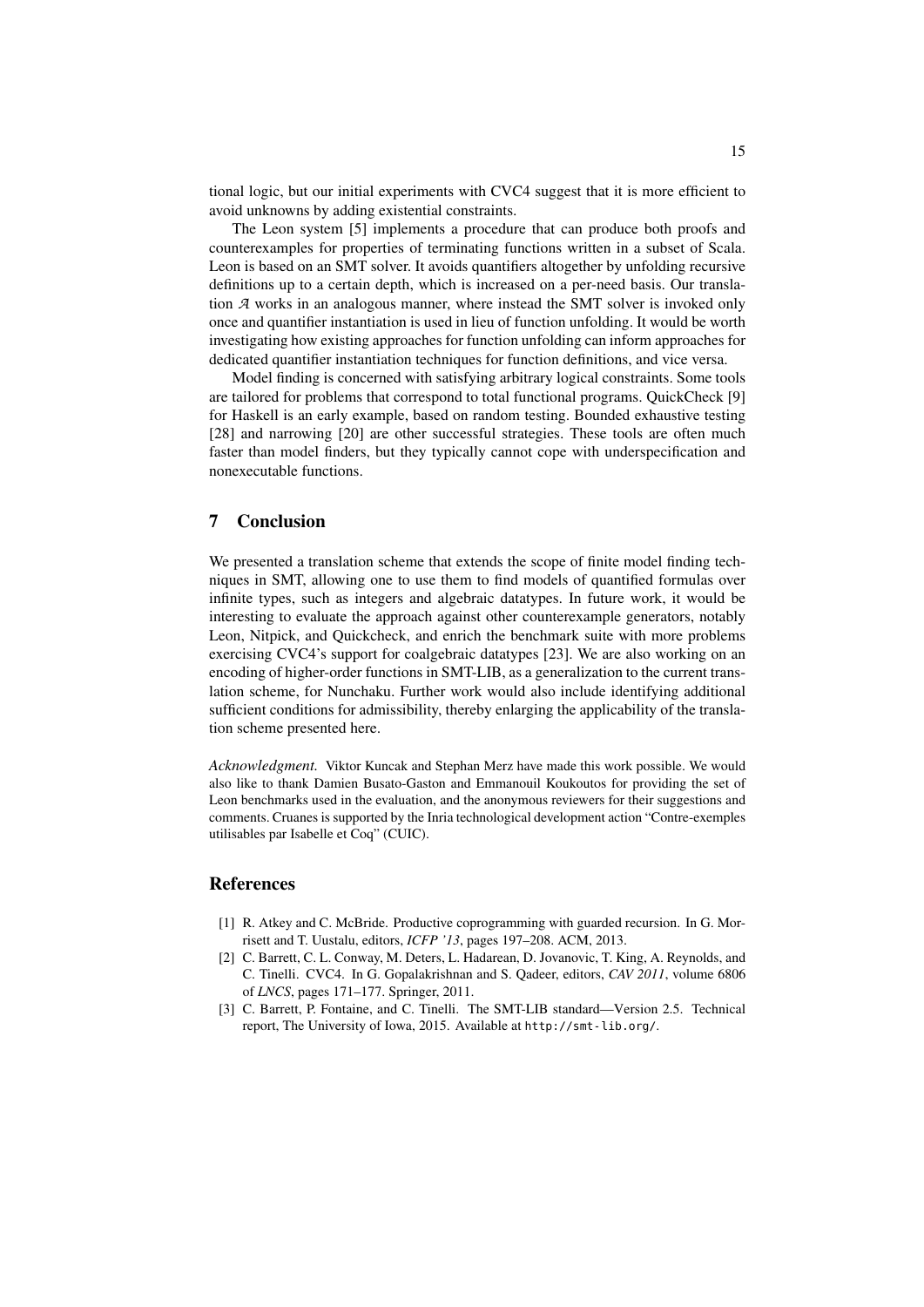- <span id="page-15-15"></span>[4] P. Baumgartner, A. Fuchs, H. de Nivelle, and C. Tinelli. Computing finite models by reduction to function-free clause logic. *J. Applied Logic*, 7(1):58–74, 2009.
- <span id="page-15-6"></span>[5] R. Blanc, V. Kuncak, E. Kneuss, and P. Suter. An overview of the Leon verification system—Verification by translation to recursive functions. In *Scala '13*. ACM, 2013.
- <span id="page-15-20"></span>[6] J. C. Blanchette. Relational analysis of (co)inductive predicates, (co)inductive datatypes, and (co)recursive functions. *Softw. Qual. J.*, 21(1):101–126, 2013.
- <span id="page-15-9"></span>[7] J. C. Blanchette and T. Nipkow. Nitpick: A counterexample generator for higher-order logic based on a relational model finder. In M. Kaufmann and L. C. Paulson, editors, *ITP 2010*, volume 6172 of *LNCS*, pages 131–146. Springer, 2010.
- <span id="page-15-8"></span>[8] J. C. Blanchette, A. Popescu, and D. Traytel. Foundational extensible corecursion—A proof assistant perspective. In J. Reppy, editor, *ICFP '15*. ACM, 2015.
- <span id="page-15-21"></span>[9] K. Claessen and J. Hughes. QuickCheck: A lightweight tool for random testing of Haskell programs. In *ICFP '00*, pages 268–279. ACM, 2000.
- <span id="page-15-14"></span>[10] K. Claessen and N. Sörensson. New techniques that improve MACE-style model finding. In *MODEL*, 2003.
- <span id="page-15-0"></span>[11] L. de Moura and N. Bjørner. Efficient E-matching for SMT solvers. In F. Pfenning, editor, *CADE-21*, volume 4603 of *LNCS*, pages 183–198. Springer, 2007.
- <span id="page-15-11"></span>[12] L. de Moura and N. Bjørner. Z3: An efficient SMT solver. In C. R. Ramakrishnan and J. Rehof, editors, *TACAS 2008*, volume 4963 of *LNCS*, pages 337–340. Springer, 2008.
- <span id="page-15-19"></span>[13] A. Dunets, G. Schellhorn, and W. Reif. Automated flaw detection in algebraic specifications. *J. Autom. Reasoning*, 45(4):359–395, 2010.
- <span id="page-15-2"></span>[14] Y. Ge and L. de Moura. Complete instantiation for quantified formulas in satisfiability modulo theories. In *CAV '09*, volume 5643 of *LNCS*, pages 306–320. Springer, 2009.
- <span id="page-15-16"></span>[15] D. Jackson. Nitpick: A checkable specification language. In *FMSP '96*, pages 60–69, 1996.
- <span id="page-15-5"></span>[16] M. Johansson, L. Dixon, and A. Bundy. Case-analysis for rippling and inductive proof. In *ITP 2010*, pages 291–306, 2010.
- <span id="page-15-12"></span>[17] K. Korovin. Non-cyclic sorts for first-order satisfiability. In P. Fontaine, C. Ringeissen, and R. A. Schmidt, editors, *FroCoS 2013*, volume 8152 of *LNCS*, pages 214–228. Springer, 2013.
- <span id="page-15-7"></span>[18] A. Krauss. *Automating Recursive Definitions and Termination Proofs in Higher-Order Logic*. Ph.D. thesis, Technische Universität München, 2009.
- <span id="page-15-18"></span>[19] V. Kuncak and D. Jackson. Relational analysis of algebraic datatypes. In M. Wermelinger and H. Gall, editors, *ESEC/FSE 2005*. ACM, 2005.
- <span id="page-15-22"></span>[20] F. Lindblad. Property directed generation of first-order test data. In M. Morazán, editor, *TFP 2007*, pages 105–123. Intellect, 2008.
- <span id="page-15-17"></span>[21] W. McCune. Prover9 and Mace4. <http://www.cs.unm.edu/~mccune/prover9/>.
- <span id="page-15-13"></span>[22] W. McCune. A Davis–Putnam program and its application to finite first-order model search: Quasigroup existence problems. Technical report, Argonne National Laboratory, 1994.
- <span id="page-15-10"></span>[23] A. Reynolds and J. C. Blanchette. A decision procedure for (co)datatypes in SMT solvers. In A. Felty and A. Middeldorp, editors, *CADE-25*, LNCS. Springer, 2015.
- [24] A. Reynolds and V. Kuncak. Induction for SMT solvers. In D. D'Souza, A. Lal, and K. G. Larsen, editors, *VMCAI 2015*, volume 8931 of *LNCS*, pages 80–98. Springer, 2014.
- <span id="page-15-1"></span>[25] A. Reynolds, C. Tinelli, and L. de Moura. Finding conflicting instances of quantified formulas in SMT. In *FMCAD 2014*, pages 195–202. IEEE, 2014.
- <span id="page-15-3"></span>[26] A. Reynolds, C. Tinelli, A. Goel, and S. Krstić. Finite model finding in SMT. In N. Sharygina and H. Veith, editors, *CAV 2013*, volume 8044 of *LNCS*, pages 640–655. Springer, 2013.
- <span id="page-15-4"></span>[27] A. Reynolds, C. Tinelli, A. Goel, S. Krstić, M. Deters, and C. Barrett. Quantifier instantiation techniques for finite model finding in SMT. In M. P. Bonacina, editor, *CADE-24*, volume 7898 of *LNCS*, pages 377–391. Springer, 2013.

16